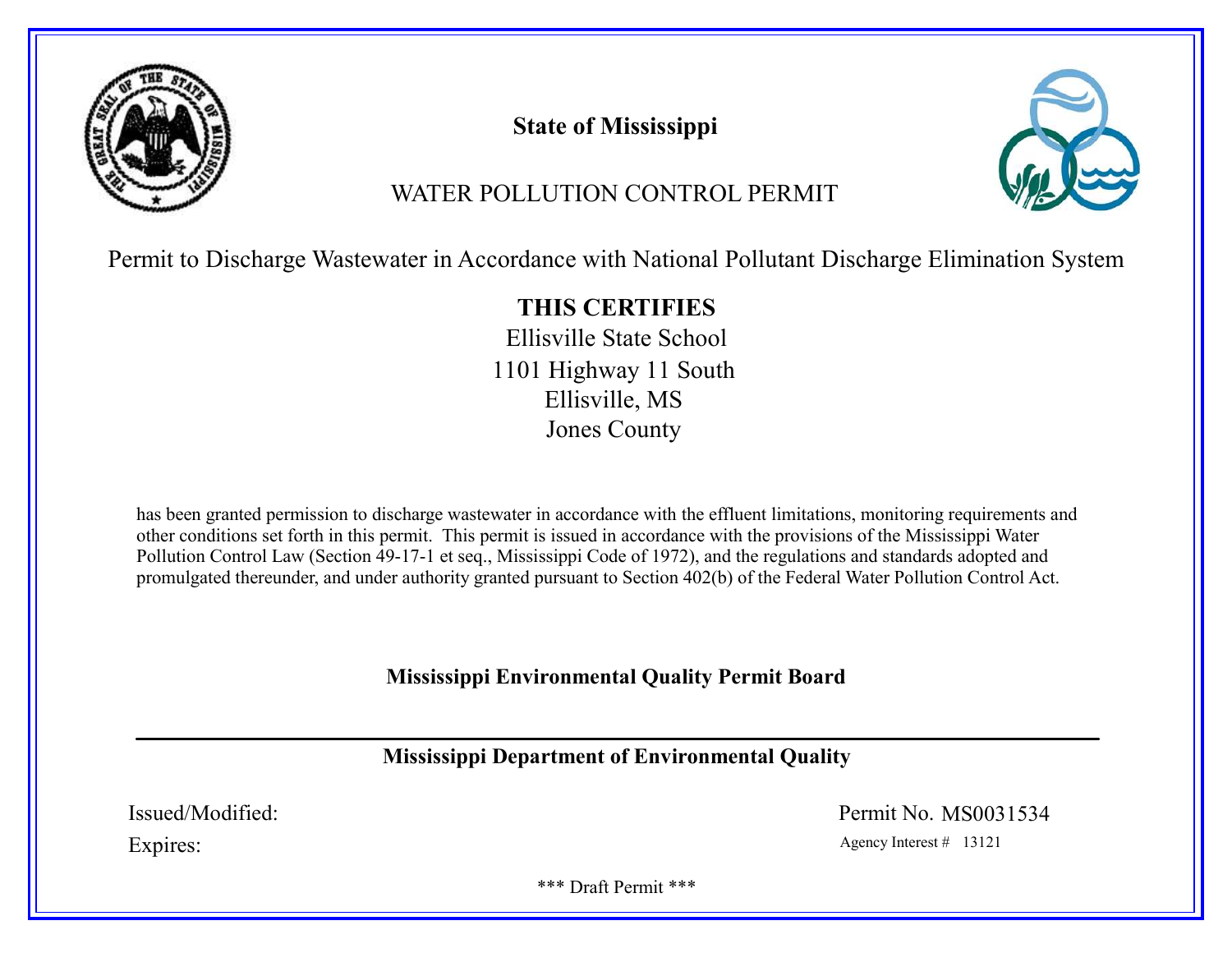# **Table of Contents**

| <b>Other Relevant Documents:</b> |  |
|----------------------------------|--|
| NPDES Form 2A                    |  |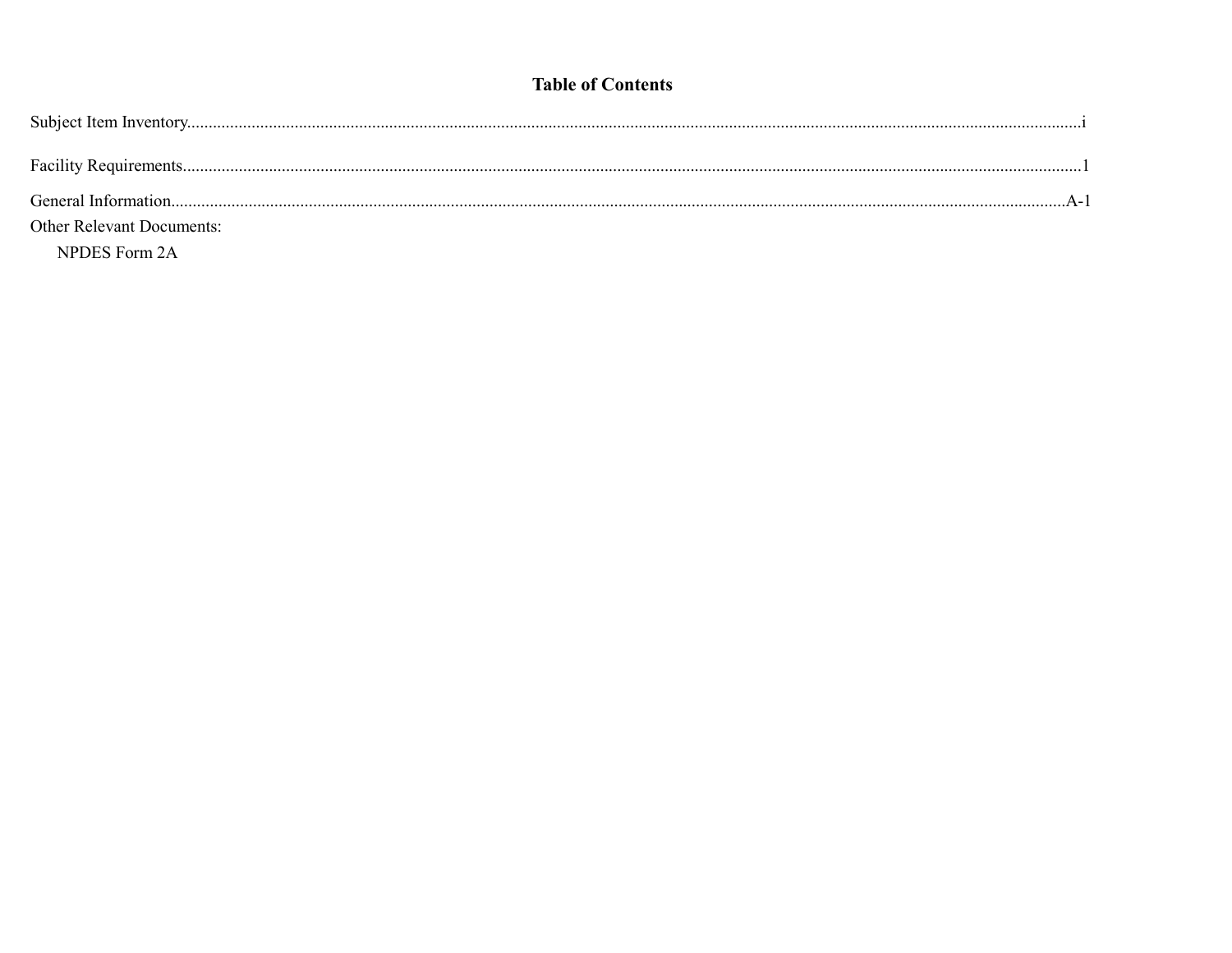#### Permit Number:MS0031534 Activity ID No.: PER20220001 Ellisville State School Subject Item Inventory

### Subject Item Inventory:

| ID          | <i>Designation</i> | <b>Description</b>                                  |
|-------------|--------------------|-----------------------------------------------------|
| AI13121     |                    |                                                     |
| <b>RPNT</b> | MS0031534 - 001    | Outfall 001 (Treated Domestic Wastewater Discharge) |

#### Receiving Stream Relationships:

| <b>Subject Item</b>                                       | Relationship | <b>Receiving Stream</b>            |
|-----------------------------------------------------------|--------------|------------------------------------|
| RPNT1 Outfall 001 (Treated Domestic Wastewater Discharge) |              | Discharges Into Little Rocky Creek |
|                                                           | Then Into    | Rocky Creek                        |

| <b>KEY</b>                            |                                                |
|---------------------------------------|------------------------------------------------|
| $ACT = Activity$                      | $AI = Agency Interest$                         |
| $AREA = Area$                         | $CAFO =$ Concentrated Animal Feeding Operation |
| $\text{CONT} = \text{Control Device}$ | $EQPT = Equipment$                             |
| $IA = Insignificant Activity$         | $IMPD = Impoundment$                           |
| $MAFO = Animal Feeding Operation$     | $PCS = PCS$                                    |
| $RPNT = Release Point$                | $TRMT = Treatment$                             |
| $WDPT = Without$ Withdrawal Point     |                                                |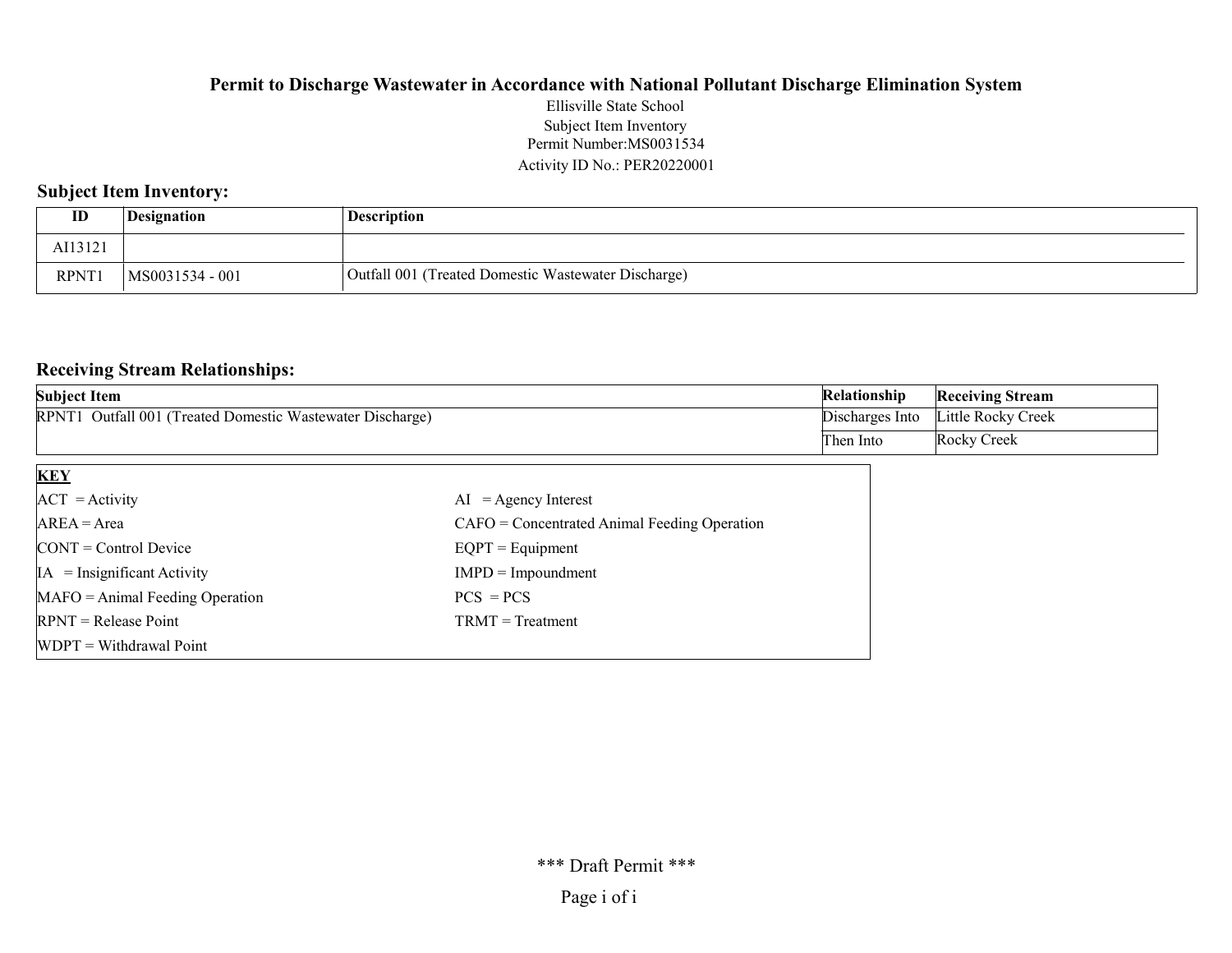## EFFLUENT LIMITATIONS AND MONITORING REQUIREMENTS

#### Outfall 001 (Treated Domestic Wastewater Discharge) Subject Item:

RPNT0000000001: MS0031534 - 001

Such discharges shall be limited and monitored by the permittee as specified below:

|                                                                                              | <b>Discharge Limitations</b>                          |                                                       |                                             |                                      |                                         |                                                 | <b>Monitoring Requirements</b>     |                  |                           |                     |
|----------------------------------------------------------------------------------------------|-------------------------------------------------------|-------------------------------------------------------|---------------------------------------------|--------------------------------------|-----------------------------------------|-------------------------------------------------|------------------------------------|------------------|---------------------------|---------------------|
| <b>Parameter</b>                                                                             | <b>Quantity</b> /<br><b>Loading</b><br><b>Average</b> | <b>Quantity</b> /<br><b>Loading</b><br><b>Maximum</b> | Quantity/<br><b>Loading</b><br><b>Units</b> | Quality /<br>Conc.<br><b>Minimum</b> | Quality<br>Conc.<br>Average             | Quality /<br>Conc.<br><b>Maximum</b>            | Quality /<br>Conc.<br><b>Units</b> | <b>Frequency</b> | <b>Sample Type</b>        | <b>Which Months</b> |
| <b>Chlorine</b> , total residual<br><b>Effluent</b>                                          | ******                                                | ******                                                | ******                                      | ******                               | 0.015<br>Maximum<br>Monthly<br>Average  | 0.02<br>Maximum<br>Weekly<br>Average            | mg/L                               | Weekly           | Grab Sampling             | Jan-Dec             |
| <b>Flow</b><br><b>Effluent</b>                                                               | 0.2<br>Maximum<br>Monthly<br>Average                  | Report<br>Maximum<br>Weekly<br>Average                | Million<br>Gallons per<br>Day               | ******                               | ******                                  | ******                                          | ******                             | Weekly           | Instantaneous<br>Sampling | Jan-Dec             |
| Nitrogen (Total)<br><b>Effluent</b>                                                          | Report<br>Maximum<br>Monthly<br>Average               | Report<br>Maximum<br>Weekly<br>Average                | pounds per<br>day                           | ******                               | Report<br>Maximum<br>Monthly<br>Average | Report<br>Maximum<br>Weekly<br>Average          | mg/L                               | Quarterly        | Grab Sampling             | Jan-Dec             |
| <b>Oxygen Demand,</b><br>biochemical, 5-day<br>$(20$ degrees $C$ )<br><b>Effluent</b>        | 50<br>Maximum<br>Monthly<br>Average                   | $\overline{75}$<br>Maximum<br>Weekly<br>Average       | pounds per<br>day                           | ******                               | 30<br>Maximum<br>Monthly<br>Average     | $\overline{45}$<br>Maximum<br>Weekly<br>Average | mg/L                               | Quarterly        | Grab Sampling             | Jan-Dec             |
| <b>Oxygen Demand,</b><br>biochemical, 5-day<br>$(20$ degrees $C$ )<br><b>Influent</b>        | Report<br>Maximum<br>Monthly<br>Average               | Report<br>Maximum<br>Weekly<br>Average                | pounds per<br>day                           | ******                               | Report<br>Maximum<br>Monthly<br>Average | Report<br>Maximum<br>Weekly<br>Average          | mg/L                               | Ouarterly        | Grab Sampling             | Jan-Dec             |
| <b>Oxygen Demand,</b><br>biochemical, 5-day<br>$(20$ degrees $C$ )<br><b>Percent Removal</b> | ******                                                | ******                                                | ******                                      | 85<br>Minimum                        | ******                                  | ******                                          | $\frac{0}{0}$                      | Annually         | Calculations              | Jan-Dec             |
| Oxygen, dissolved<br><b>Effluent</b>                                                         | ******                                                | ******                                                | ******                                      | 6.0<br>Minimum                       | ******                                  | ******                                          | mg/L                               | Quarterly        | Grab Sampling             | Jan-Dec             |
| $\boldsymbol{p}$ H<br><b>Effluent</b>                                                        | ******                                                | ******                                                | ******                                      | 6.0<br>Minimum                       | $******$                                | 9.0<br>Maximum                                  | SU                                 | Ouarterly        | <b>Grab Sampling</b>      | Jan-Dec             |

Limits and Monitoring 1 of 2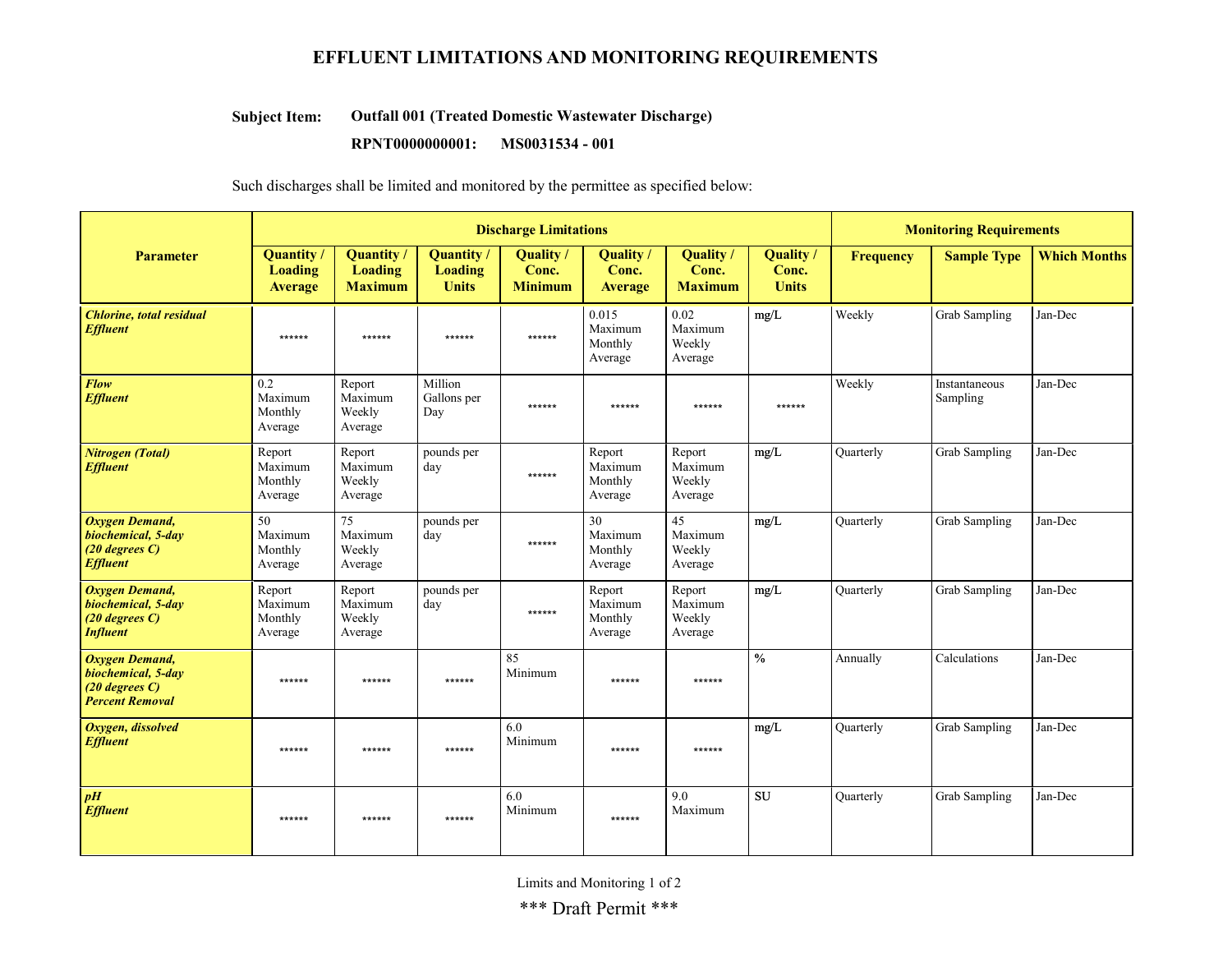## EFFLUENT LIMITATIONS AND MONITORING REQUIREMENTS

#### Outfall 001 (Treated Domestic Wastewater Discharge) Subject Item:

#### RPNT0000000001: MS0031534 - 001

Such discharges shall be limited and monitored by the permittee as specified below:

|                                                                                    | <b>Discharge Limitations</b>                    |                                                       |                                            |                                      |                                           |                                        | <b>Monitoring Requirements</b>            |                  |                      |                     |
|------------------------------------------------------------------------------------|-------------------------------------------------|-------------------------------------------------------|--------------------------------------------|--------------------------------------|-------------------------------------------|----------------------------------------|-------------------------------------------|------------------|----------------------|---------------------|
| <b>Parameter</b>                                                                   | <b>Quantity</b> /<br>Loading<br><b>Average</b>  | <b>Quantity</b> /<br><b>Loading</b><br><b>Maximum</b> | Quantity<br><b>Loading</b><br><b>Units</b> | Quality /<br>Conc.<br><b>Minimum</b> | <b>Quality</b><br>Conc.<br><b>Average</b> | Quality /<br>Conc.<br><b>Maximum</b>   | <b>Quality</b> /<br>Conc.<br><b>Units</b> | Frequency        | <b>Sample Type</b>   | <b>Which Months</b> |
| <b>Phosphorus (Total)</b><br><b>Effluent</b>                                       | Report<br>Maximum<br>Monthly<br>Average         | Report<br>Maximum<br>Weekly<br>Average                | pounds per<br>day                          | ******                               | Report<br>Maximum<br>Monthly<br>Average   | Report<br>Maximum<br>Weekly<br>Average | mg/L                                      | Ouarterly        | <b>Grab Sampling</b> | Jan-Dec             |
| <b>Solids (Total Suspended)</b><br><b>Effluent</b>                                 | 50<br>Maximum<br>Monthly<br>Average             | 75<br>Maximum<br>Weekly<br>Average                    | pounds per<br>day                          | ******                               | 30<br>Maximum<br>Monthly<br>Average       | 45<br>Maximum<br>Weekly<br>Average     | mg/L                                      | <b>Quarterly</b> | <b>Grab Sampling</b> | Jan-Dec             |
| <b>Solids (Total Suspended)</b><br><b>Influent</b>                                 | Report<br>Maximum<br>Monthly<br>Average         | Report<br>Maximum<br>Weekly<br>Average                | pounds per<br>day                          | ******                               | Report<br>Maximum<br>Monthly<br>Average   | Report<br>Maximum<br>Weekly<br>Average | mg/L                                      | <b>Ouarterly</b> | <b>Grab Sampling</b> | Jan-Dec             |
| <b>Solids (Total Suspended)</b><br><b>Percent Removal</b>                          | ******                                          | ******                                                | ******                                     | 85<br>Minimum                        | ******                                    | ******                                 | $\frac{0}{0}$                             | <b>Quarterly</b> | <b>Grab Sampling</b> | Jan-Dec             |
| Ammonia Nitrogen, Total<br>(as N)<br><b>Effluent</b><br>[Phase II]                 | $\mathfrak{F}$<br>Maximum<br>Monthly<br>Average | 7.5<br>Maximum<br>Weekly<br>Average                   | pounds per<br>day                          | ******                               | 3<br>Maximum<br>Monthly<br>Average        | 4.5<br>Maximum<br>Weekly<br>Average    | mg/L                                      | <b>Quarterly</b> | <b>Grab Sampling</b> | Jan-Dec             |
| <b>Ammonia Nitrogen, Total</b><br>(as N)<br><b>Influent</b><br>[Phase I, Phase II] | Report<br>Maximum<br>Monthly<br>Average         | Report<br>Maximum<br>Weekly<br>Average                | pounds per<br>day                          | ******                               | Report<br>Maximum<br>Monthly<br>Average   | Report<br>Maximum<br>Weekly<br>Average | mg/L                                      | Quarterly        | <b>Grab Sampling</b> | Jan-Dec             |
| Ammonia Nitrogen, Total<br>(as N)<br><b>Effluent</b><br>[Phase II]                 | 2.97<br>Maximum<br>Monthly<br>Average           | 4.45<br>Maximum<br>Weekly<br>Average                  | pounds per<br>day                          | ******                               | 1.78<br>Maximum<br>Monthly<br>Average     | 2.67<br>Maximum<br>Weekly<br>Average   | mg/L                                      | <b>Quarterly</b> | <b>Grab Sampling</b> | Jan-Dec             |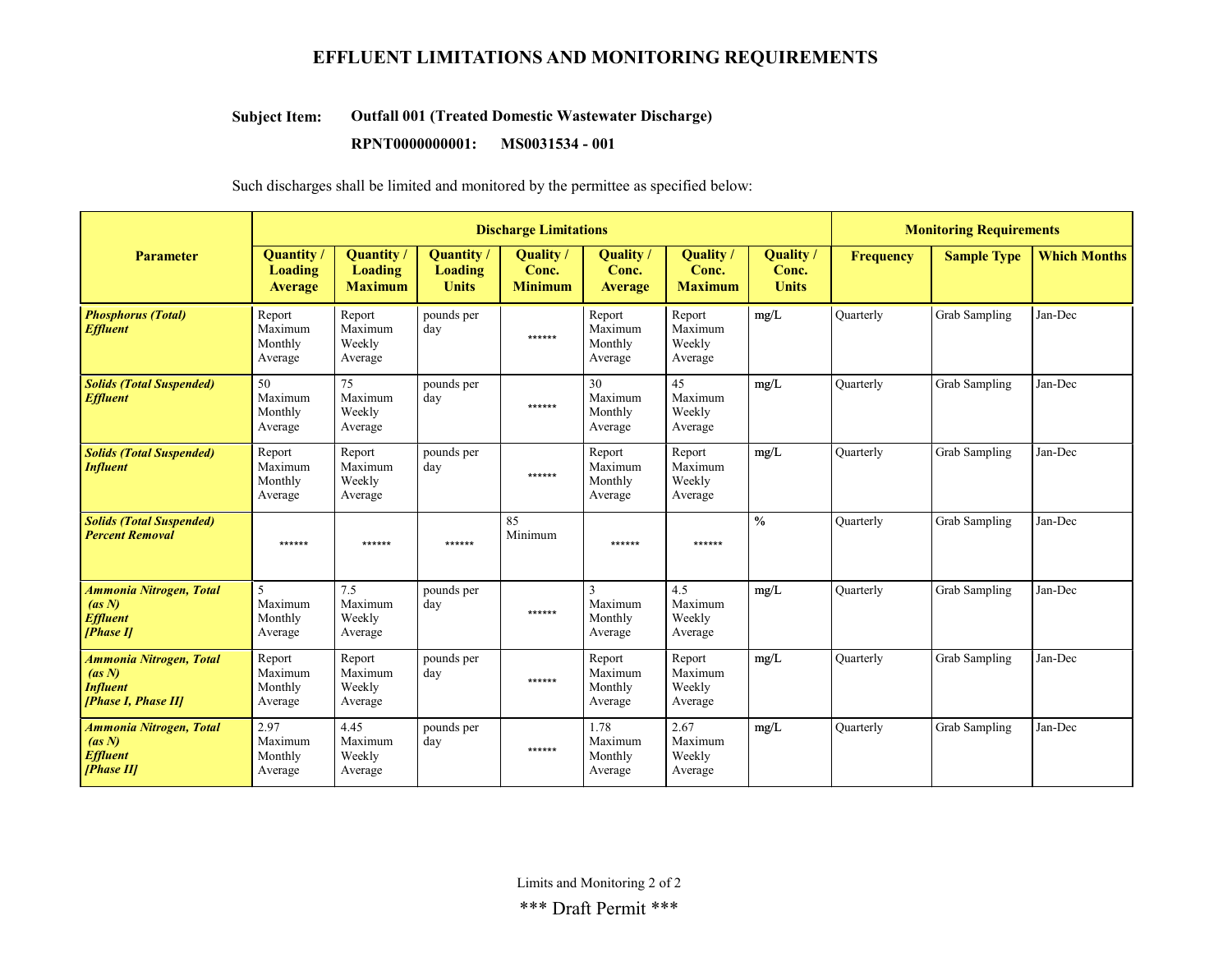Ellisville State School Facility Requirements Permit Number:MS0031534 Activity ID No.: PER20220001

# AI0000013121:

Limitation Requirements:

| Condition<br>No. | Parameter | Condition                                                                                                                                                                                                                                                                                              |
|------------------|-----------|--------------------------------------------------------------------------------------------------------------------------------------------------------------------------------------------------------------------------------------------------------------------------------------------------------|
| $L-1$            |           | There shall be no discharge of floating solids or visible foam in other than trace amounts. [11 Miss. Admin. Code Pt. 6, R.<br>2.2.A(2).                                                                                                                                                               |
| $L-2$            |           | The effluent shall not cause an accumulation of solids or sewage sludges in the receiving stream. [11 Miss. Admin. Code Pt. 6, R.<br>2.2.A(2).                                                                                                                                                         |
| $L-3$            |           | The discharges shall not cause the occurrence of a visible sheen on the surface of the receiving waters. [11 Miss. Admin. Code Pt.<br>6, R. 2.2.A(2).                                                                                                                                                  |
| $L-4$            |           | Samples taken in compliance with the monitoring requirements specified in this permit shall be taken at the nearest accessible<br>point after final treatment but prior to mixing with the receiving stream or as otherwise specified in this permit. [11 Miss. Admin.<br>Code Pt. 6, R. 1.1.4.A(28).] |

Record-Keeping Requirements:

| Condition<br>No. | Condition                                                                                                                                                                                                                                                                                                                                                 |
|------------------|-----------------------------------------------------------------------------------------------------------------------------------------------------------------------------------------------------------------------------------------------------------------------------------------------------------------------------------------------------------|
| $R-1$            | Recording of Results                                                                                                                                                                                                                                                                                                                                      |
|                  | For each measurement or sample taken pursuant to the requirements of this permit, the permittee shall maintain records of all information obtained from such<br>monitoring including:                                                                                                                                                                     |
|                  | (1) The exact place, date, and time of sampling;<br>(2) The dates the analyses were performed;<br>(3) The person(s) who performed the analyses;<br>(4) The analytical techniques, procedures or methods used; and<br>(5) The results of all required analyses. $[11 \text{ Miss. } \text{Admin. } \text{Code Pt. } 6, \text{R. } 1.1.4 \text{A}(29)(a).]$ |

Page 1 of 21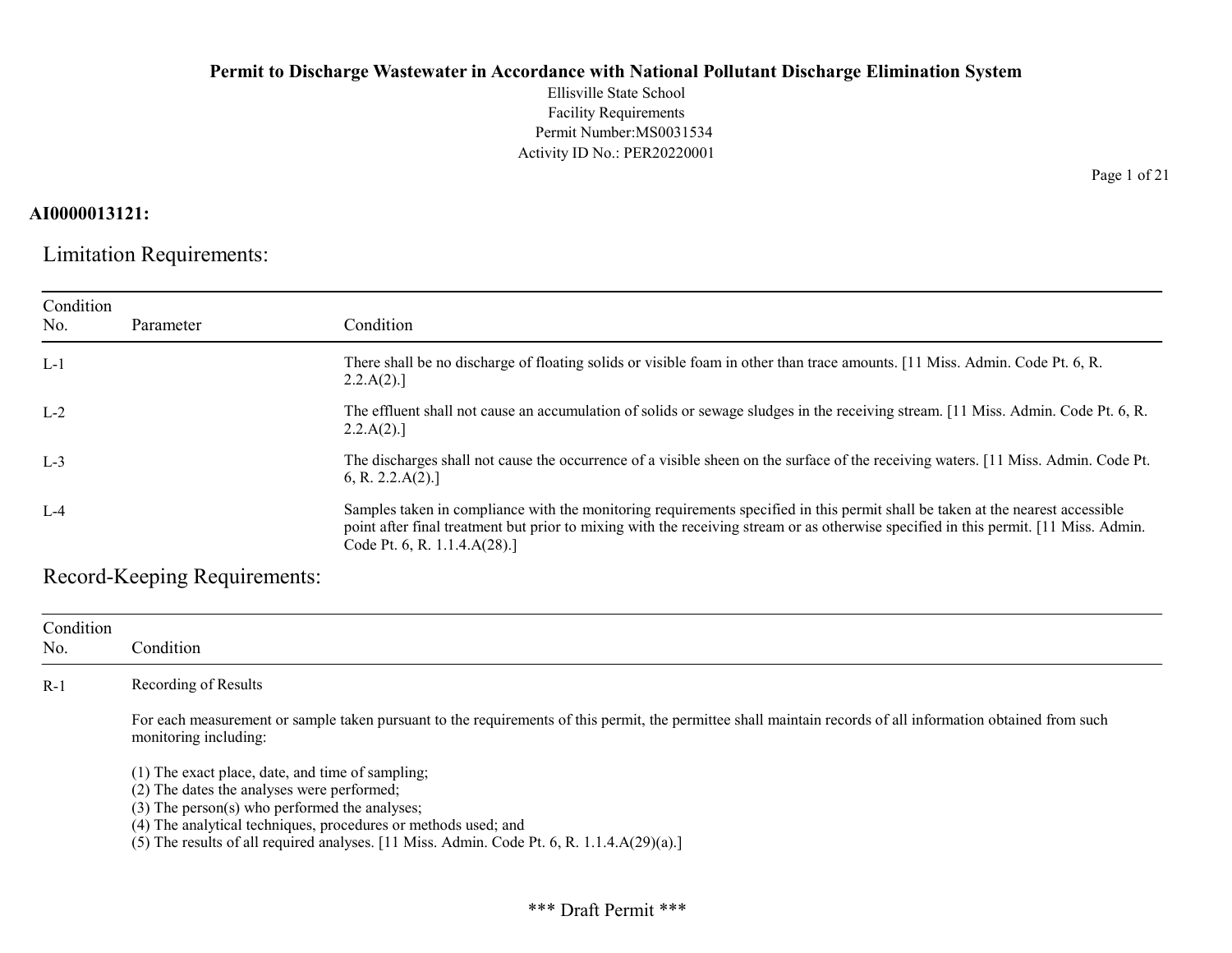Ellisville State School Facility Requirements Permit Number:MS0031534 Activity ID No.: PER20220001

# AI0000013121 (continued):

Submittal/Action Requirements:

| Condition<br>No. | Condition                                                                                                                                                                                                                                                                                                                                                                                                                                                                                                                                                                                                                                                                                                                                                                                                                                                                                                                                                                                                                                                                                                                                                                                                                                                                                                                                                                                                                                                                                                                                                                                                                                                                             |
|------------------|---------------------------------------------------------------------------------------------------------------------------------------------------------------------------------------------------------------------------------------------------------------------------------------------------------------------------------------------------------------------------------------------------------------------------------------------------------------------------------------------------------------------------------------------------------------------------------------------------------------------------------------------------------------------------------------------------------------------------------------------------------------------------------------------------------------------------------------------------------------------------------------------------------------------------------------------------------------------------------------------------------------------------------------------------------------------------------------------------------------------------------------------------------------------------------------------------------------------------------------------------------------------------------------------------------------------------------------------------------------------------------------------------------------------------------------------------------------------------------------------------------------------------------------------------------------------------------------------------------------------------------------------------------------------------------------|
| $S-1$            | Sludge Management Requirements.                                                                                                                                                                                                                                                                                                                                                                                                                                                                                                                                                                                                                                                                                                                                                                                                                                                                                                                                                                                                                                                                                                                                                                                                                                                                                                                                                                                                                                                                                                                                                                                                                                                       |
|                  | (1) General Compliance: The permittee shall comply with all existing Federal and State laws and regulations that apply to its sewage sludge use and disposal<br>practice(s), with the Mississippi Nonhazardous Waste Management Regulations and with the CWA Section 405(d) technical standards when promulgated.<br>(2) Reopener: If an applicable "acceptable management practice" or numerical limitation for pollutants in sewage sludge promulgated under Section $405(d)(2)$ of the<br>Clean Water Act, as amended by the Water Quality Act of 1987, is more stringent than the sludge pollutant limit or acceptable managment practice in this permit, or<br>controls a pollutant to conform to the requirements promulgated under Section $405(d)(2)$ . The permittee shall comply with the limitations by no later than the<br>compiance deadline specified in the applicable regulations as required by Section $405(d)(2)(D)$ of the Clean Water Act.<br>(3) Notice of Change in Sludge Disposal Practice: The permittee shall give prior notice to the Director of any change(s) planned in the permittee's sludge use or<br>disposal practice.<br>(4) Cause for Modification: 40 CFR 122.62(a)(1) provides that the following is a cause for modification but not revocation and reissuance of permits except when<br>the permittee requests or agrees.<br>(5) Alterations: There are material and substantial changes or additions to the permitted facility or activity which occurred after permit issuance which justify the<br>application of permit conditions that are different or absent in the existing permit. [11 Miss. Admin. Code Pt. 6, Ch. 1, Subch. 1.] |

Page 2 of 21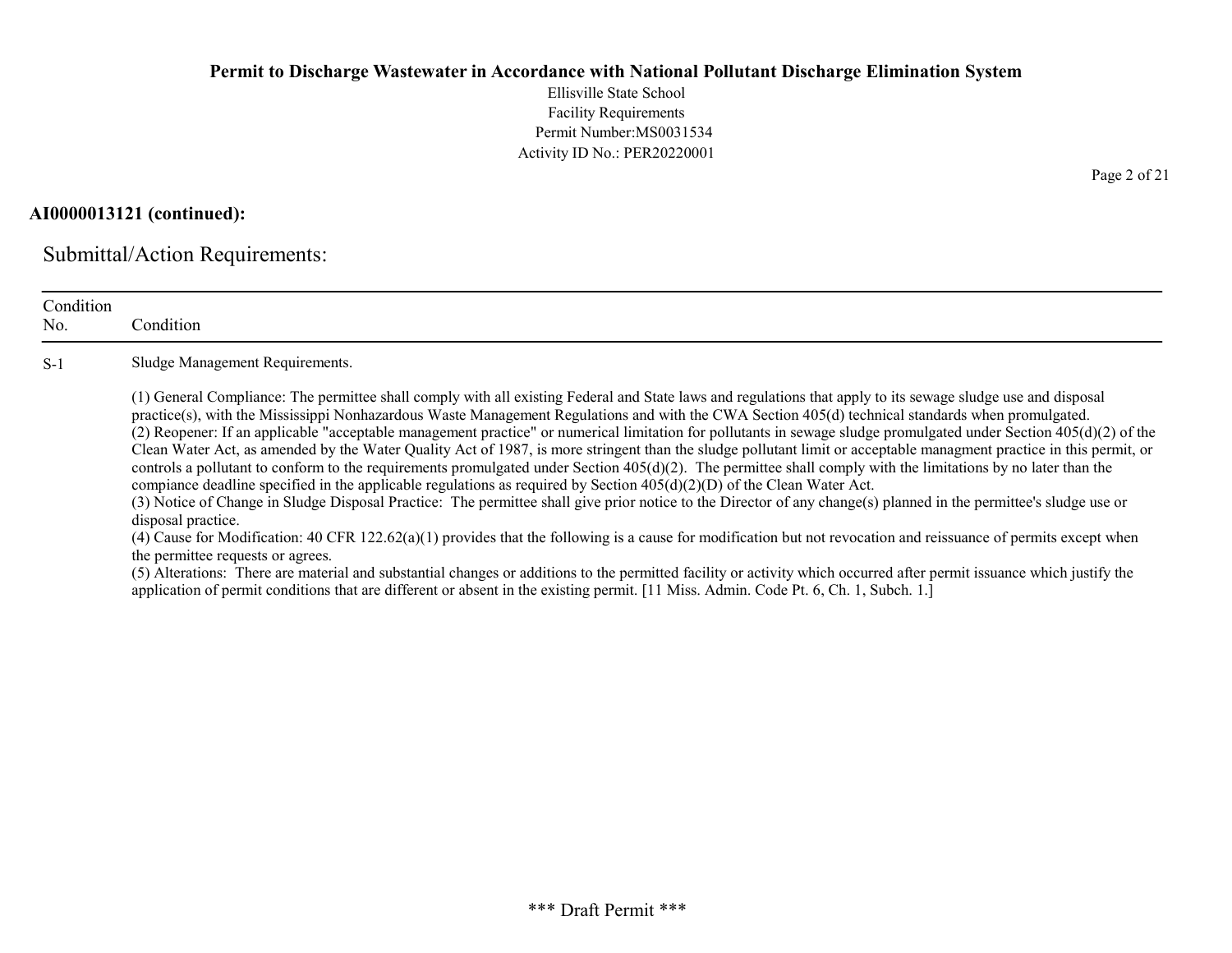Ellisville State School Facility Requirements Permit Number:MS0031534 Activity ID No.: PER20220001

# AI0000013121 (continued):

Submittal/Action Requirements:

| Condition<br>No. | Condition                                                                                                                                                                                                                                                                                                                                                                                                                                                                                                                                                                                                                                                                                                                                                                                                                                                                                                                                                                                                                                                                                                                                                                                                                                                                                                                                                                                                                                                                                                                                                                                                                                                                                                                                                                                                                                                                                                                                                                                                                               |
|------------------|-----------------------------------------------------------------------------------------------------------------------------------------------------------------------------------------------------------------------------------------------------------------------------------------------------------------------------------------------------------------------------------------------------------------------------------------------------------------------------------------------------------------------------------------------------------------------------------------------------------------------------------------------------------------------------------------------------------------------------------------------------------------------------------------------------------------------------------------------------------------------------------------------------------------------------------------------------------------------------------------------------------------------------------------------------------------------------------------------------------------------------------------------------------------------------------------------------------------------------------------------------------------------------------------------------------------------------------------------------------------------------------------------------------------------------------------------------------------------------------------------------------------------------------------------------------------------------------------------------------------------------------------------------------------------------------------------------------------------------------------------------------------------------------------------------------------------------------------------------------------------------------------------------------------------------------------------------------------------------------------------------------------------------------------|
| $S-2$            | Pretreatment Requirements.                                                                                                                                                                                                                                                                                                                                                                                                                                                                                                                                                                                                                                                                                                                                                                                                                                                                                                                                                                                                                                                                                                                                                                                                                                                                                                                                                                                                                                                                                                                                                                                                                                                                                                                                                                                                                                                                                                                                                                                                              |
|                  | (1) This permit shall be modified, or alternately revoked and reissued by a date to be determined to incorporate and approved municipal pretreatment program as<br>required under Section 402(b)(8) of the Federal Water Pollution Control Act and implementing regulations or by the requirements of the approved State<br>pretreatment program, as appropriate.<br>(2) Effluent limitations from this discharge are listed in the Effluent Limitations section of this permit. If it becomes apparent that other pollutants attributable to<br>inputs from major contributing industries using the municipal system are also present in the permittee's discharge, this permit may be revised to specify effluent<br>limitations for any or all of such other pollutants in accordance with best practicable technology or water quality standards.<br>(3) Under no circumstances shall the permittee allow introduction of the following wastes or pollutants into the waste treatment system.<br>(a) Pollutants which create a fire or explosion hazard in the treatment works;<br>(b) Pollutants which will cause corrosive structural damage to treatment works; but in no case discharges with a pH designed lower than 5.0, unless the works are<br>specifically designed to accomodate such discharges;<br>(c) Solids or viscous substances in amounts which cause obstructions to the flow in sewer or interference with the proper operation of the treatment works;<br>(d) Wastewaters at a flow rate and/or pollutant discharge rate which is excessive over relatively short time periods so as to cause a loss of treatment efficiency;<br>(e) Heat in amounts which will inhibit biological activity in the treatment works resulting in interference, but in no case heat in such quantities that the temperature<br>of the influent exceeds 40 degrees Celsius (104 degrees Fahrenheit), unless approval for alternate limits has been granted by the Permit Board. [11 Miss. Admin.<br>Code Pt. 6, Ch. 1, Subch. 1.] |
| $S-3$            | Reporting                                                                                                                                                                                                                                                                                                                                                                                                                                                                                                                                                                                                                                                                                                                                                                                                                                                                                                                                                                                                                                                                                                                                                                                                                                                                                                                                                                                                                                                                                                                                                                                                                                                                                                                                                                                                                                                                                                                                                                                                                               |
|                  | Monitoring results obtained during the previous reporting period shall be summarized and reported on a Discharge Monitoring Report (DMR). DMR data must be<br>submitted submitted electronically using the MDEQ NetDMR system NO LATER THAT THE 28TH DAY OF THE MONTH FOLLOWING THE COMPLETED<br>REPORTING PERIOD.                                                                                                                                                                                                                                                                                                                                                                                                                                                                                                                                                                                                                                                                                                                                                                                                                                                                                                                                                                                                                                                                                                                                                                                                                                                                                                                                                                                                                                                                                                                                                                                                                                                                                                                      |
|                  | DMRs and all other reports required herein, shall be signed in accordance with 11 Miss. Admin. Code Pt. 6, R. 1.1.4. $A(15)(c)(1)$ . of the Mississippi Wastewater<br>Regulations. [11 Miss. Admin. Code Pt. 6, R. 1.1.4.A(15)c(1)., 40 CFR 122.21(1)(4)(i)]                                                                                                                                                                                                                                                                                                                                                                                                                                                                                                                                                                                                                                                                                                                                                                                                                                                                                                                                                                                                                                                                                                                                                                                                                                                                                                                                                                                                                                                                                                                                                                                                                                                                                                                                                                            |

Page 3 of 21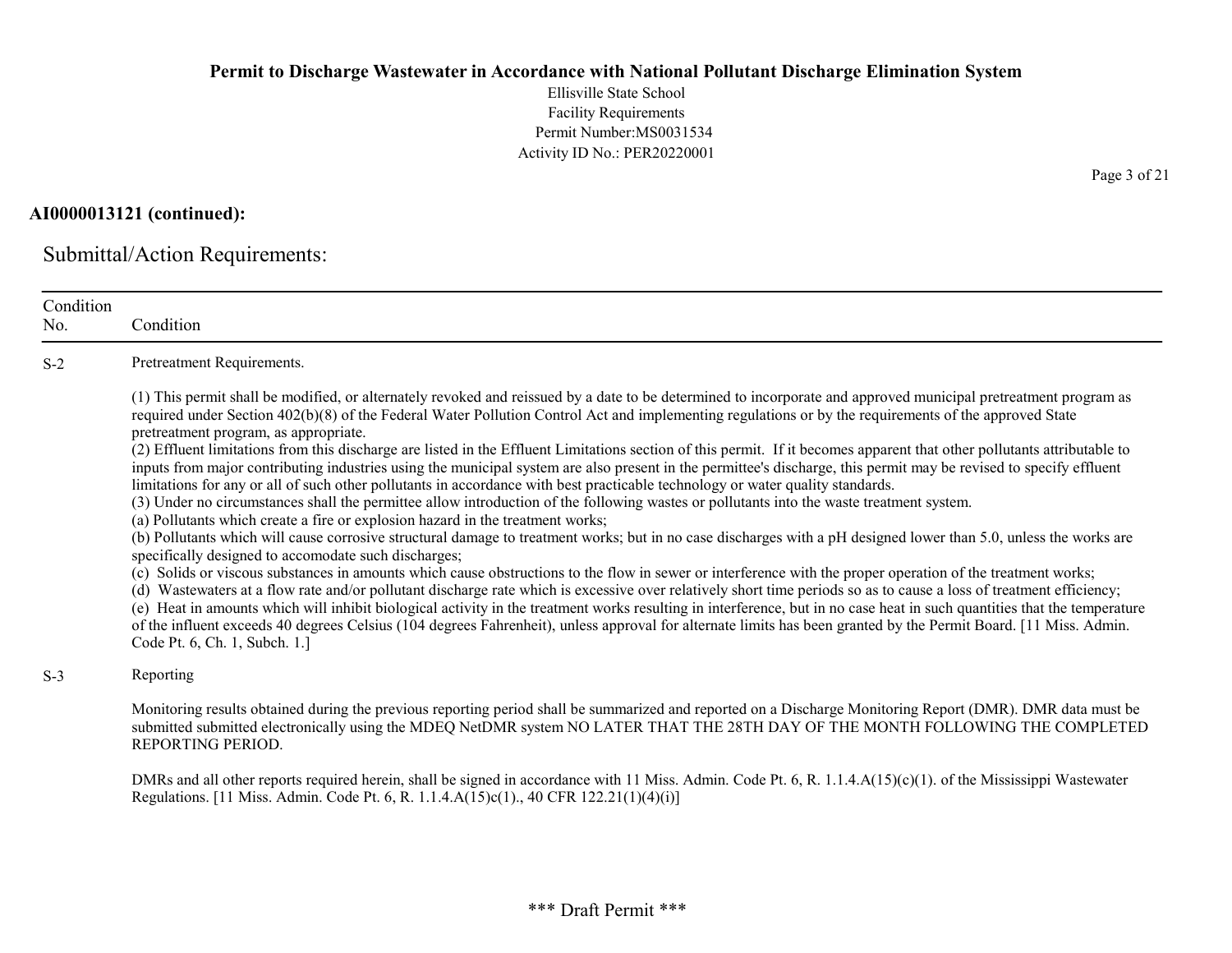Ellisville State School Facility Requirements Permit Number:MS0031534 Activity ID No.: PER20220001

### AI0000013121 (continued):

Submittal/Action Requirements:

| Condition<br>No. | Condition                                                                                                                                                                                                                                                                                                                                                                                                                                                                                                                                                                                                                                                                                                           |
|------------------|---------------------------------------------------------------------------------------------------------------------------------------------------------------------------------------------------------------------------------------------------------------------------------------------------------------------------------------------------------------------------------------------------------------------------------------------------------------------------------------------------------------------------------------------------------------------------------------------------------------------------------------------------------------------------------------------------------------------|
| $S-4$            | Noncompliance Notification - Twenty-Four Hour Reporting                                                                                                                                                                                                                                                                                                                                                                                                                                                                                                                                                                                                                                                             |
|                  | (1) The permittee shall report any noncompliance which may endanger health or the environment. Any information shall be provided orally within 24 hours from<br>the time the permittee becomes aware of the circumstances. A written submission shall also be provided within 5 days of the time the permittee becomes aware of<br>the circumstances. The written submission shall contain a description of the noncompliance and its cause; the period of noncompliance, including exact dates and<br>times, and if the noncompliance has not been corrected, the anticipated time it is expected to continue; and steps taken or planned to reduce, eliminate, and/or<br>prevent recurrence of the noncompliance. |
|                  | (2) The following shall be included as information which must be reported within 24 hours under this paragraph.<br>(i) Any unanticipated bypass which exceeds any effluent limitation in the permit.<br>(ii) Any upset which exceeds any effluent limitation in the permit.<br>(iii) Violation of a maximum daily discharge limitation for any of the pollutants listed by the Permit Board in the permit to be reported within 24 hours.<br>(iv) The Executive Director may waive the written report on a case-by-case basis for reports under paragraph (1) of this section if the oral report has been received<br>within 24 hours.                                                                              |
|                  | The Executive Director may waive the written report on a case-by-case basis for reports under paragraph (1) of this section if the oral report has been received<br>within 24 hours.                                                                                                                                                                                                                                                                                                                                                                                                                                                                                                                                |
|                  | All reports required by this condition which are submitted after December 20, 2025, shall be submitted by the permittee electronically as instructed by MDEQ. [11<br>Miss. Admin. Code Pt. 6, R. 1.1.4.A(29)(e)., 40 CFR 122.41.(1)(6)]                                                                                                                                                                                                                                                                                                                                                                                                                                                                             |
| $S-5$            | Noncompliance Notification - Other Noncompliance                                                                                                                                                                                                                                                                                                                                                                                                                                                                                                                                                                                                                                                                    |
|                  | The permittee shall report all instances of noncompliance not reported under the twenty-four hour reporting requirements, at the time monitoring reports are<br>submitted or within 30 days from the end of the month in which the noncompliance occurs. The reports shall contain the same information as is required under the<br>twenty-four hour reporting requirements contained in this permit.                                                                                                                                                                                                                                                                                                               |
|                  | All reports required by this condition which are submitted after December 20, 2025, shall be submitted by the permittee electronically as instructed by MDEQ. [11]<br>Miss. Admin. Code Pt. 6, R. 1.1.4.A(29)(f)., 40 CFR 122.41.(1)(7)]                                                                                                                                                                                                                                                                                                                                                                                                                                                                            |

Page 4 of 21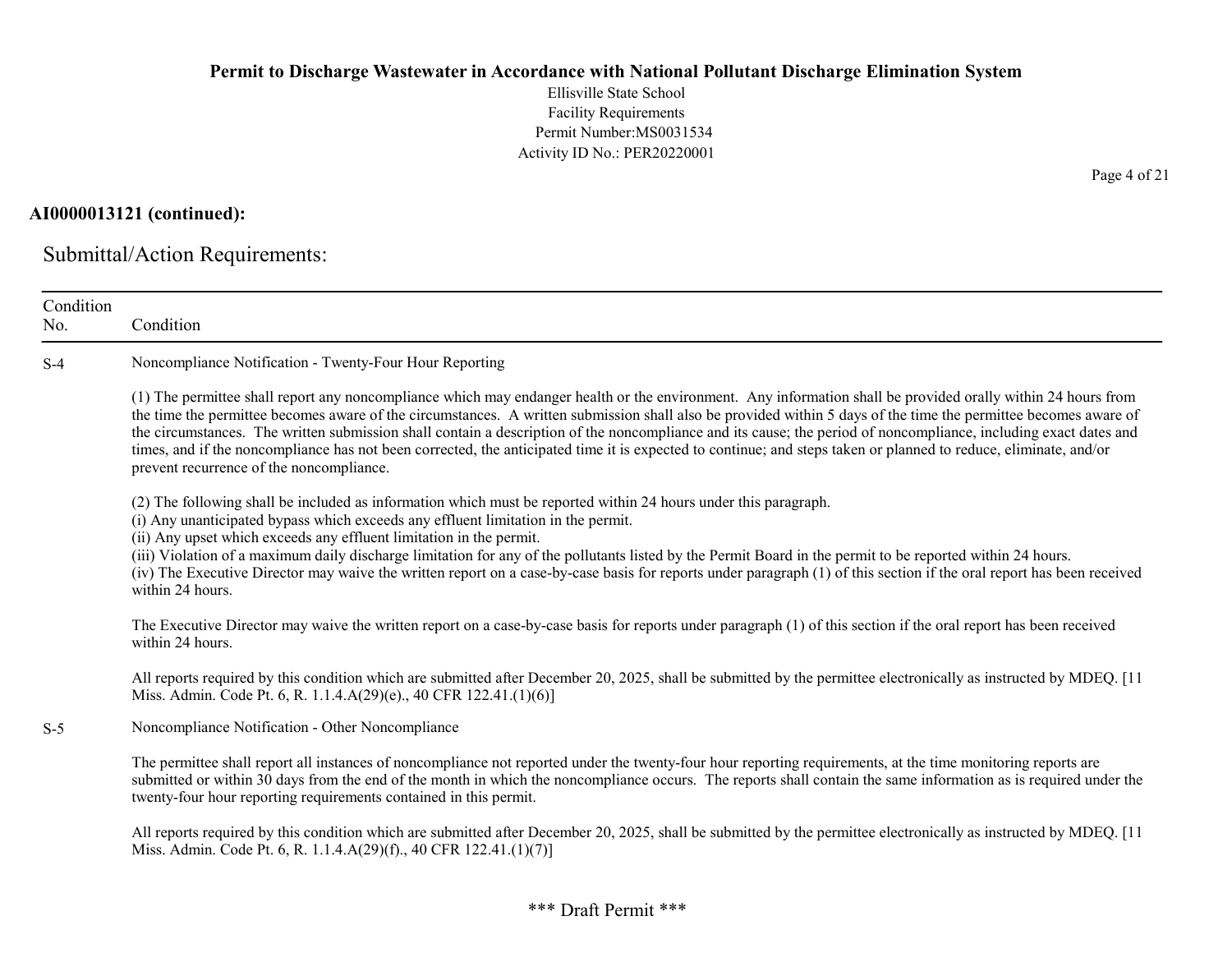Ellisville State School Facility Requirements Permit Number:MS0031534 Activity ID No.: PER20220001

# AI0000013121 (continued):

Submittal/Action Requirements:

| Condition<br>No. | Condition                                                                                                                                                                                                                                                                                                                                                                                                                         |
|------------------|-----------------------------------------------------------------------------------------------------------------------------------------------------------------------------------------------------------------------------------------------------------------------------------------------------------------------------------------------------------------------------------------------------------------------------------|
| $S-6$            | Noncompliance Notification - Other Information                                                                                                                                                                                                                                                                                                                                                                                    |
|                  | Where the permittee becomes aware that it failed to submit any relevant facts in a permit application, or submitted incorrect information in a permit application or in<br>any report to the Permit Board, it shall promptly submit such facts or information. [11 Miss. Admin. Code Pt. 6, R. 1.1.4.A(29)(g).]                                                                                                                   |
| $S-7$            | <b>Bypassing -Notice</b>                                                                                                                                                                                                                                                                                                                                                                                                          |
|                  | Anticipated bypass-<br>If the permittee knows in advance of the need for a bypass, it shall submit prior notice, if possible at least ten days before the date of the bypass.                                                                                                                                                                                                                                                     |
|                  | Unanticipated bypass-<br>The permittee shall submit notice of an unanticipated bypass as required by the twenty-four hour reporting requirements set forth in this permit.                                                                                                                                                                                                                                                        |
|                  | All reports required by this condition which are submitted after December 20, 2025, shall be submitted by the permittee electronically as instructed by MDEQ. [40]<br>CFR $122.41(m)(3)(i, ii)$ ]                                                                                                                                                                                                                                 |
| $S-8$            | <b>Expiration of Permit</b>                                                                                                                                                                                                                                                                                                                                                                                                       |
|                  | At least 180 days prior to the expiration date of this permit pursuant to the State law and regulation, the permittee who wishes to continue to operate under this<br>permit shall submit an application to the Permit Board for reissuance. The Permit Board may grant permission to submit an application later than this, but no later<br>than the expiration date of the permit. [11 Miss. Admin. Code Pt. 6, R. 1.1.5.B(1).] |
| $S-9$            | The Permittee shall Submit engineering report: Due once within 6 months (180 days) after effective date. Said report shall outline the improvement activities needed<br>to upgrade the wastewater treatment facility to comply with the site's Phase II limitations and shall include a proposed schedule for those improvement activities. [11]<br>Miss. Admin. Code Pt. 6, Ch. 1, Subch. 1.]                                    |

Page 5 of 21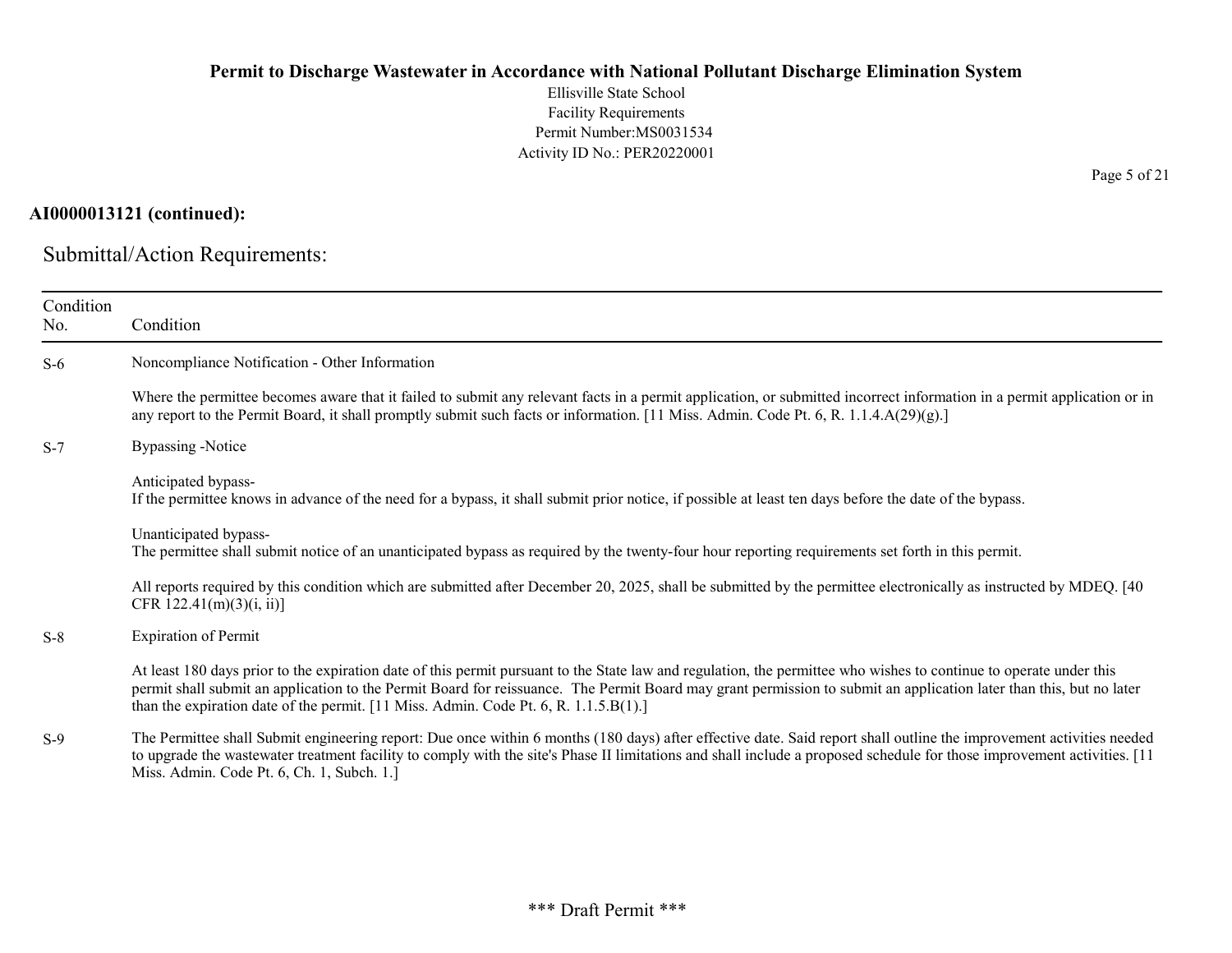Ellisville State School Facility Requirements Permit Number:MS0031534 Activity ID No.: PER20220001

# AI0000013121 (continued):

Narrative Requirements: Definitions:

| Condition<br>No. | Condition                                                                                                                                                                                                                                                                                                                                                                                                                                                                                                                                                                                   |
|------------------|---------------------------------------------------------------------------------------------------------------------------------------------------------------------------------------------------------------------------------------------------------------------------------------------------------------------------------------------------------------------------------------------------------------------------------------------------------------------------------------------------------------------------------------------------------------------------------------------|
| $T-1$            | Definitions: General                                                                                                                                                                                                                                                                                                                                                                                                                                                                                                                                                                        |
|                  | The permittee shall refer to 11 Miss. Admin. Code Pt. 6, R. 1.1.1.A for definitions of any permit term not specified in this permit. [11 Miss. Admin. Code Pt. 6, R.<br>1.1.1.A.]                                                                                                                                                                                                                                                                                                                                                                                                           |
| $T-2$            | Definitions: Monthly Average                                                                                                                                                                                                                                                                                                                                                                                                                                                                                                                                                                |
|                  | "Monthly Average" means the average of "daily discharges" over a calendar month, calculated as the sum of all "daily discharges" measured during a calendar<br>month divided by the number of "daily discharges" measured during the month. The monthly average for E coli bacteria is the geometric mean of "daily discharges"<br>measured during the calendar month. In computing the geometric mean for E coli bacteria, the value one (1) shall be substituted for sample results of zero. [11]<br>Miss. Admin. Code Pt. 6, R. 1.1.1.A(44).]                                            |
| $T-3$            | Definitions: Daily Discharge                                                                                                                                                                                                                                                                                                                                                                                                                                                                                                                                                                |
|                  | "Daily discharge" means the "discharge of a pollutant" measured during a calendar day or any 24-hour period that reasonably represents the calendar day for<br>purposes of sampling. For pollutants with limitations expressed in units of mass, the "daily discharge" is calculated as the total mass of the pollutant discharged<br>over the day. For pollutants with limitations expressed in other units of measurements, the "daily average" is calculated as the average measurement of the discharge<br>of the pollutant over the day. [11 Miss. Admin. Code Pt. 6, R. 1.1.1.A(15).] |
| $T-4$            | Definitions: Daily Maximum                                                                                                                                                                                                                                                                                                                                                                                                                                                                                                                                                                  |
|                  | "Daily maximum" means the highest "daily discharge" over a calendar month. [11 Miss. Admin. Code Pt. 6, R. 1.1.1.A(16).]                                                                                                                                                                                                                                                                                                                                                                                                                                                                    |
| $T-5$            | <b>Definitions: Toxic Pollutants</b>                                                                                                                                                                                                                                                                                                                                                                                                                                                                                                                                                        |
|                  | "Toxic pollutants" means any pollutant listed as toxic under Section $307(a)(1)$ or, in the case of "sludge use or disposal practices", any pollutant identified in<br>regulations implementing Section 405(d) of the Clean Water Act. [11 Miss. Admin. Code Pt. 6, R. 1.1.1.A(71).]                                                                                                                                                                                                                                                                                                        |
| T-6              | Definitions: Maximum Weekly Average                                                                                                                                                                                                                                                                                                                                                                                                                                                                                                                                                         |
|                  | Maximum Weekly Average means the highest "weekly average" over a monitoring period. [40 CFR 122]                                                                                                                                                                                                                                                                                                                                                                                                                                                                                            |

Page 6 of 21

#### \*\*\* Draft Permit \*\*\*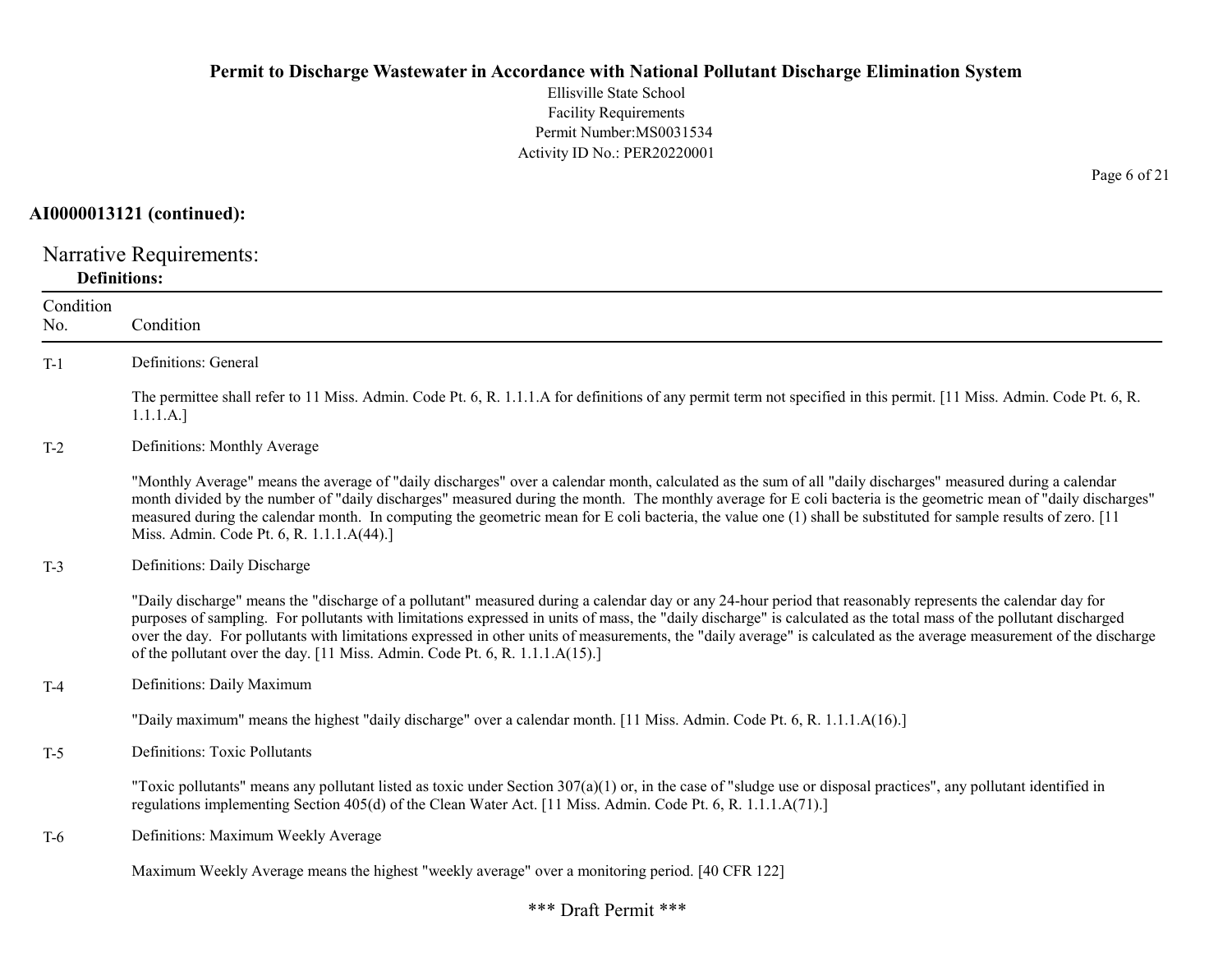Ellisville State School Facility Requirements Permit Number:MS0031534 Activity ID No.: PER20220001

# AI0000013121 (continued):

Narrative Requirements: Definitions:

| Condition<br>No. | Condition                                                                                                                                                                                                                                                                                                                                                                                                                                                                                                                                                                                                                                                    |
|------------------|--------------------------------------------------------------------------------------------------------------------------------------------------------------------------------------------------------------------------------------------------------------------------------------------------------------------------------------------------------------------------------------------------------------------------------------------------------------------------------------------------------------------------------------------------------------------------------------------------------------------------------------------------------------|
| $T-7$            | Definitions: Hazardous Substances                                                                                                                                                                                                                                                                                                                                                                                                                                                                                                                                                                                                                            |
|                  | "Hazardous substances" are defined in 40 CFR 116.4. [40 CFR 116.4]                                                                                                                                                                                                                                                                                                                                                                                                                                                                                                                                                                                           |
| $T-8$            | Definitions: Weekly Average                                                                                                                                                                                                                                                                                                                                                                                                                                                                                                                                                                                                                                  |
|                  | "Weekly average" means the average of "daily discharges" over a calendar week, calculated as the sum of all "daily discharges" measured during a calendar week<br>divided by the number of "daily discharges" measured during that week. The weekly average for E coli bacteria is the geometric mean of all "daily discharges"<br>measured in a calendar week. In computing the geometric mean for E coli bacteria, one (1) shall be substituted for sample results of zero. For self-monitoring<br>purposes, the value to be reported is the single highest weekly average computed during a calendar month. [11 Miss. Admin. Code Pt. 6, R. 1.1.1.A(86).] |
| $T-9$            | Definitions: Quarterly Average                                                                                                                                                                                                                                                                                                                                                                                                                                                                                                                                                                                                                               |
|                  | "Quarterly Average" means the average of "daily discharges" over a three month period, calculated as the sum of all "daily discharges" measured during the quarter<br>divided by the number of "daily discharges" measured during the quarter. The quarterly average for E coli bacteria is the geometric mean of "daily discharges"<br>measured during the quarter. In computing the geometric mean for E coli bacteria, the value one (1) shall be substituted for sample results of zero. [11 Miss.<br>Admin. Code Pt. 6, R. 1.1.1.A(61).]                                                                                                                |
| $T-10$           | Definitions: Quarterly Maximum                                                                                                                                                                                                                                                                                                                                                                                                                                                                                                                                                                                                                               |
|                  | "Quarterly Maximum" means the highest "daily discharge" measured over a three-month period. [11 Miss. Admin. Code Pt. 6, R.1.1.1.A(62).]                                                                                                                                                                                                                                                                                                                                                                                                                                                                                                                     |
| $T-11$           | Definitions: Maximum Monthly Average                                                                                                                                                                                                                                                                                                                                                                                                                                                                                                                                                                                                                         |
|                  | Maximum Monthly Average means the highest "monthly average" over a monitoring period. [40 CFR 122]                                                                                                                                                                                                                                                                                                                                                                                                                                                                                                                                                           |

Page 7 of 21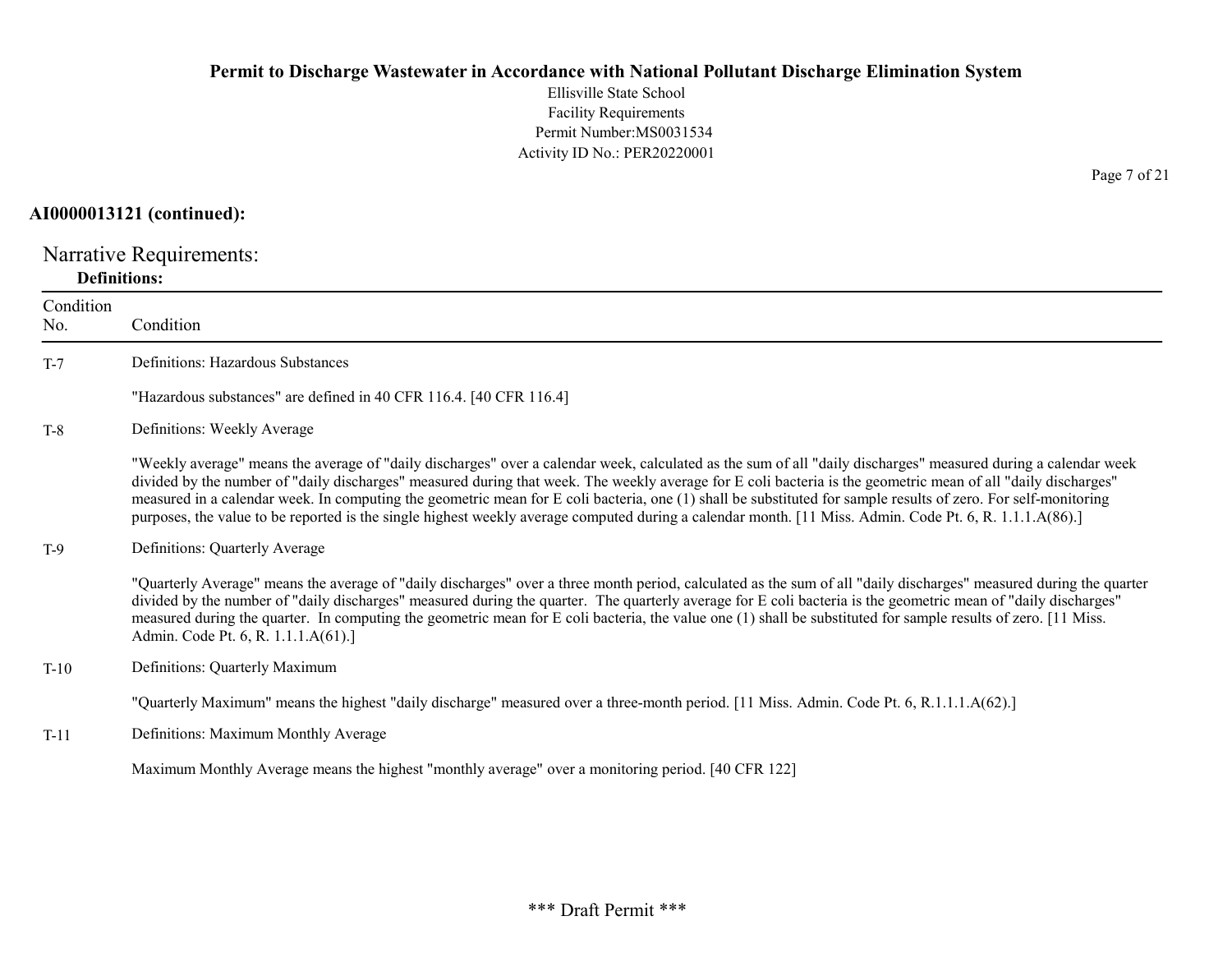Ellisville State School Facility Requirements Permit Number:MS0031534 Activity ID No.: PER20220001

# AI0000013121 (continued):

Narrative Requirements: Definitions:

| Condition<br>No. | Condition                                                                                                                                                                                                                                                                                                                                                                                                                                                                                                                                  |
|------------------|--------------------------------------------------------------------------------------------------------------------------------------------------------------------------------------------------------------------------------------------------------------------------------------------------------------------------------------------------------------------------------------------------------------------------------------------------------------------------------------------------------------------------------------------|
| $T-12$           | Definitions: Yearly Average                                                                                                                                                                                                                                                                                                                                                                                                                                                                                                                |
|                  | "Yearly Average" means the average of "daily discharges" over a calendar year, calculated as the sum of all "daily discharges" measured during the calendar year<br>divided by the number of "daily discharges" measured during the calendar year. The yearly average for E coli bacteria is the geometric mean of "daily discharges"<br>during the calendar year. In computing the geometric mean for E coli bacteria, the value one (1) shall be substituted for sample results of zero. [11 Miss. Admin.<br>Code Pt. 6, R.1.1.1.A(87).] |
| $T-13$           | Definitions: Yearly Maximum                                                                                                                                                                                                                                                                                                                                                                                                                                                                                                                |
|                  | "Yearly Maximum" means the highest "daily discharge" measured over a calendar year. [11 Miss. Admin. Code Pt. 6, R. 1.1.1.A(88).]                                                                                                                                                                                                                                                                                                                                                                                                          |
| $T-14$           | Definitions:"Submitted" means the document is postmarked on or before the applicable deadline, except as otherwise specified. [11 Miss. Admin. Code Pt. 6,<br>R. $1.1.1.A(67).$                                                                                                                                                                                                                                                                                                                                                            |
| Condition<br>No. | Condition                                                                                                                                                                                                                                                                                                                                                                                                                                                                                                                                  |
| $T-15$           | The permittee shall achieve compliance with the effluent limitations specified for discharge in accordance with the following schedule:<br>Upon issuance of this permit, the permittee shall achieve compliance with the effluent limitations specified for the parameters without a phase designation and for<br>the parameters noted as Phase I; Phase II limitations shall not apply at this time.                                                                                                                                      |
|                  | Beginning upon completion and start-up of improvements needed to comply with Phase II limitations or three (3) years after the issuance of the permit, whichever<br>comes first, the permittee shall achieve compliance with the effluent limitations specified for the parameters without a phase designation and for the parameters<br>noted as Phase II; Phase I limitations shall no longer apply at this time.                                                                                                                        |
|                  | The permittee shall notify our office orally at least 24 hours prior to start-up and in writing no later than 48 hours after start-up. [11 Miss. Admin. Code Pt. 6, R.<br>1.1.4.A(9).                                                                                                                                                                                                                                                                                                                                                      |

Page 8 of 21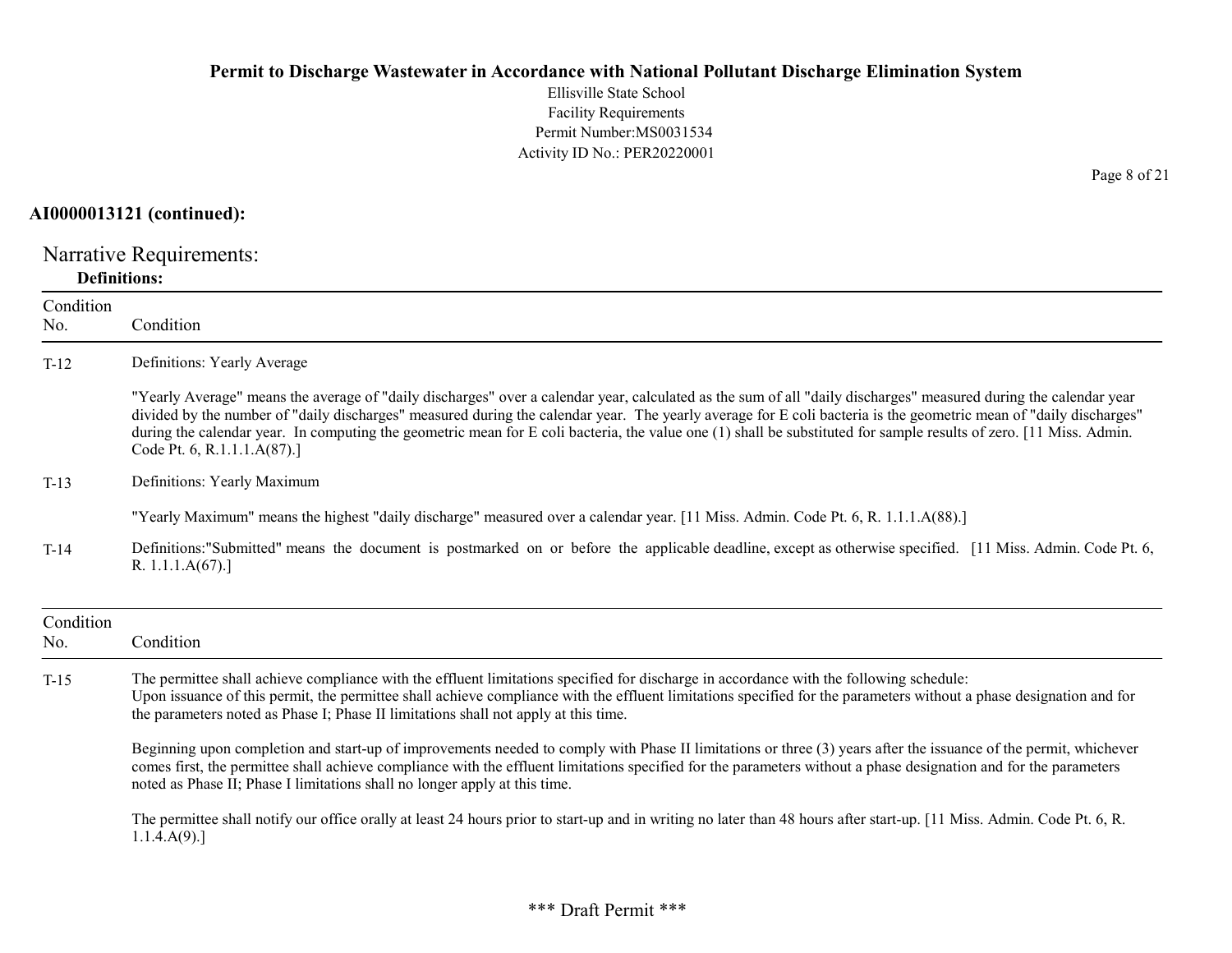Ellisville State School Facility Requirements Permit Number:MS0031534 Activity ID No.: PER20220001

AI0000013121 (continued):

Narrative Requirements:

| Condition<br>No. | Condition                                                                                                                                                                                                                                                                                                                                                                                                                                                                                                                                                                                                                                                                                                                             |
|------------------|---------------------------------------------------------------------------------------------------------------------------------------------------------------------------------------------------------------------------------------------------------------------------------------------------------------------------------------------------------------------------------------------------------------------------------------------------------------------------------------------------------------------------------------------------------------------------------------------------------------------------------------------------------------------------------------------------------------------------------------|
| $T-16$           | No later than 10 days following the date of compliance specified by this permit, the permittee shall submit either a report of progress or, in the case of specific<br>actions being required by identified dates, a written notice of compliance or noncompliance. In the latter case, the notice shall include the cause of noncompliance,<br>any remedial actions taken, and the probability of meeting the next scheduled requirement. [11 Miss. Admin. Code Pt. 6, R. 1.1.4.A(10).]                                                                                                                                                                                                                                              |
| $T-17$           | Change in Discharge                                                                                                                                                                                                                                                                                                                                                                                                                                                                                                                                                                                                                                                                                                                   |
|                  | All discharges authorized herein shall be consistent with the terms and conditions of this permit. The discharge of any pollutant identified in this permit more<br>frequently than or at a level in excess of that authorized shall constitute a violation of the permit. Any anticipated facility expansions or treatment modifications<br>which result in new, different, or increased discharges of pollutants must be reported by submission of a new NPDES application. If such changes will not violate<br>the effluent limitations to the Mississippi Environmental Quality Permit Board, the permit may be modified to specify and limit any pollutants not previously<br>limited. [11 Miss. Admin. Code Pt. 6, R. 1.1.4.A.] |
| $T-18$           | Adverse Impacts                                                                                                                                                                                                                                                                                                                                                                                                                                                                                                                                                                                                                                                                                                                       |
|                  | The permittee shall take all reasonable steps to minimize or prevent any discharge in violation of the permit that has a reasonable likelihood of adversely affecting<br>human health or the environment. [11 Miss. Admin. Code Pt. 6, R. 1.1.4.A(19).]                                                                                                                                                                                                                                                                                                                                                                                                                                                                               |
| $T-19$           | The permittee shall provide written notification to the Mississippi Commission on Environmental Quality no later than thirty (30) days after the loss of the<br>permittee's certified operator. [11 Miss. Admin. Code Pt. 6, Ch. 1, Subch. 1.]                                                                                                                                                                                                                                                                                                                                                                                                                                                                                        |
| $T-20$           | Representative Sampling                                                                                                                                                                                                                                                                                                                                                                                                                                                                                                                                                                                                                                                                                                               |
|                  | Samples and measurements taken as required herein shall be representative of the volume and nature of the monitored wastewater. [11 Miss. Admin. Code Pt. 6, R.<br>1.1.4.A(28)(e).                                                                                                                                                                                                                                                                                                                                                                                                                                                                                                                                                    |

Page 9 of 21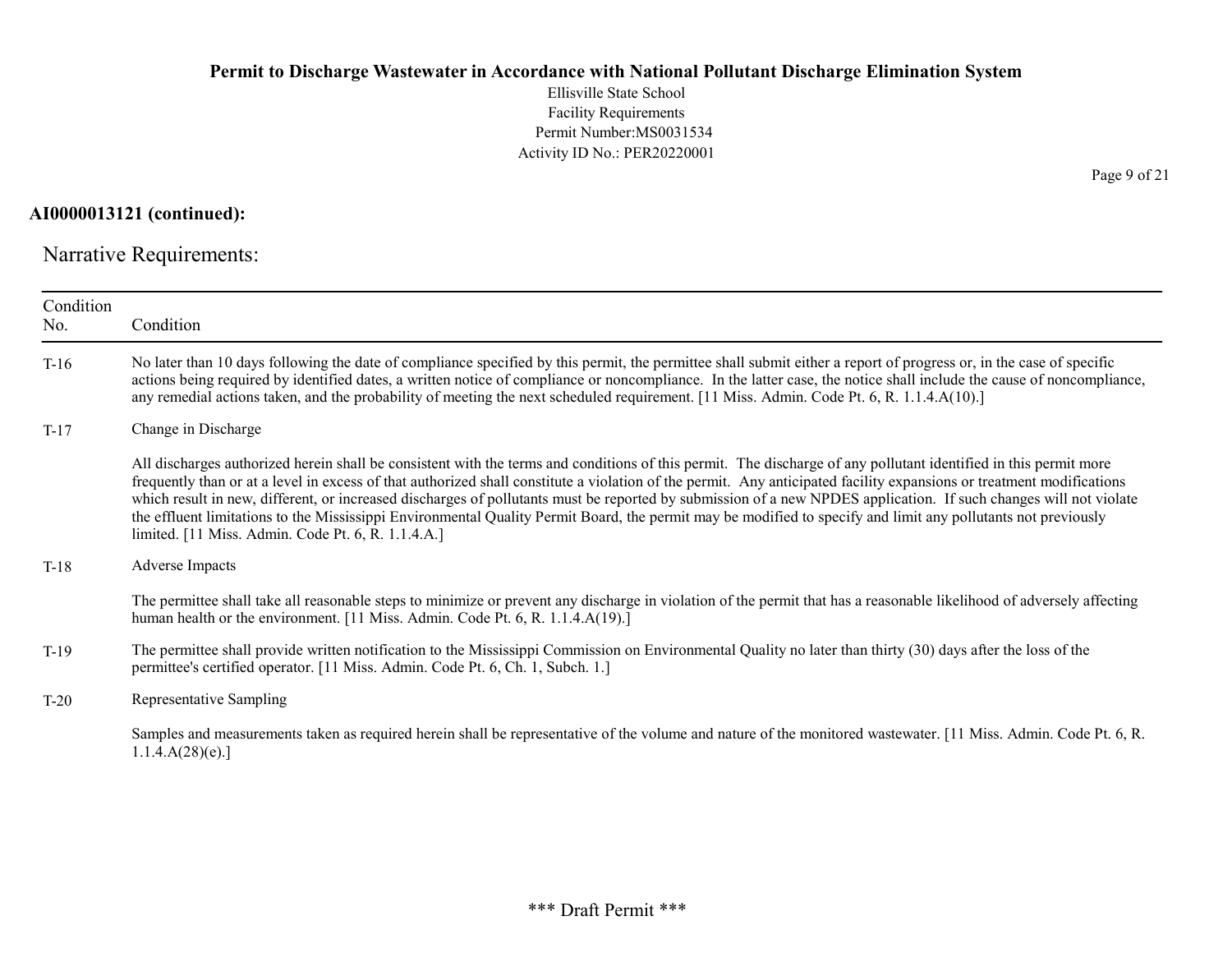Ellisville State School Facility Requirements Permit Number:MS0031534 Activity ID No.: PER20220001

AI0000013121 (continued):

Narrative Requirements:

| Condition<br>No. | Condition                                                                                                                                                                                                                                                                                                                                                                                                                                                                                                                                                                                                                                                                                                                                                                                                                                                                                                                                                                      |
|------------------|--------------------------------------------------------------------------------------------------------------------------------------------------------------------------------------------------------------------------------------------------------------------------------------------------------------------------------------------------------------------------------------------------------------------------------------------------------------------------------------------------------------------------------------------------------------------------------------------------------------------------------------------------------------------------------------------------------------------------------------------------------------------------------------------------------------------------------------------------------------------------------------------------------------------------------------------------------------------------------|
| $T-21$           | Reporting                                                                                                                                                                                                                                                                                                                                                                                                                                                                                                                                                                                                                                                                                                                                                                                                                                                                                                                                                                      |
|                  | If the results for a given sample analysis are such that any parameter (other than E coli) is not detected at or above the minimum level for the test method used, a<br>value of zero will be used for that sample in calculating an arithmetic mean value for the parameter. If the resulting calculated arithmetic mean value for that<br>reporting period is zero, the permittee shall report "NODI = B" on the DMR. For E coli, a value of 1.0 shall be used in calculating the geometric mean. If the<br>resulting E coli mean value is 1.0, the permittee shall report "NODI = B" on the DMR. For each quantitative sample value that is not detectable, the test method<br>used and the minimum level for that method for that parameter shall be attached to and submitted with the DMR. The permittee shall then be considered in<br>compliance with the appropriate effluent limitation and/or reporting requirement. [11 Miss. Admin. Code Pt. 6, Ch. 1, Subch. 2.] |
| $T-22$           | Reporting                                                                                                                                                                                                                                                                                                                                                                                                                                                                                                                                                                                                                                                                                                                                                                                                                                                                                                                                                                      |
|                  | If the permittee monitors any pollutant as prescribed in the permit more frequently than required by the permit using test procedures approved under 40 CFR Part<br>136 or, in the case of sludge use or disposal, approved under 40 CFR Part 136 unless otherwise specified in 40 CFR Part 503, or as specified in the permit, the<br>results of this monitoring shall be included in the calculation and reporting of the data submitted in the DMR or sludge reporting form specified by the Permit<br>Board. [11 Miss. Admin. Code Pt. 6, R. 1.1.4.A(15)(c)(2).]                                                                                                                                                                                                                                                                                                                                                                                                           |
| $T-23$           | Reporting                                                                                                                                                                                                                                                                                                                                                                                                                                                                                                                                                                                                                                                                                                                                                                                                                                                                                                                                                                      |
|                  | Calculations for all limitations which require averaging of measurements shall utilize an arithmetic mean unless otherwise specified by the Permit Board in the<br>permit. [11 Miss. Admin. Code Pt. 6, R. 1.1.4.A(15)(c)(3).]                                                                                                                                                                                                                                                                                                                                                                                                                                                                                                                                                                                                                                                                                                                                                 |
| $T-24$           | <b>Test Procedures</b>                                                                                                                                                                                                                                                                                                                                                                                                                                                                                                                                                                                                                                                                                                                                                                                                                                                                                                                                                         |
|                  | Test procedures for the analysis of pollutants shall include those set forth in 40 CFR 136 or alternative procedures approved and/or promulgated by EPA. [11 Miss.]<br>Admin. Code Pt. 6, R. 1.1.4.A(30).]                                                                                                                                                                                                                                                                                                                                                                                                                                                                                                                                                                                                                                                                                                                                                                     |
| $T-25$           | Records Retention                                                                                                                                                                                                                                                                                                                                                                                                                                                                                                                                                                                                                                                                                                                                                                                                                                                                                                                                                              |
|                  | All records and results of monitoring activities required by this permit, including calibration and maintenance records, shall be retained by the permittee for a<br>minimum of three (3) years, unless otherwise required or extended by the Permit Board, copies of which shall be furnished to the Department upon request. [11<br>Miss. Admin. Code Pt. 6, R. 1.1.4.A(29)(a).]                                                                                                                                                                                                                                                                                                                                                                                                                                                                                                                                                                                             |

Page 10 of 21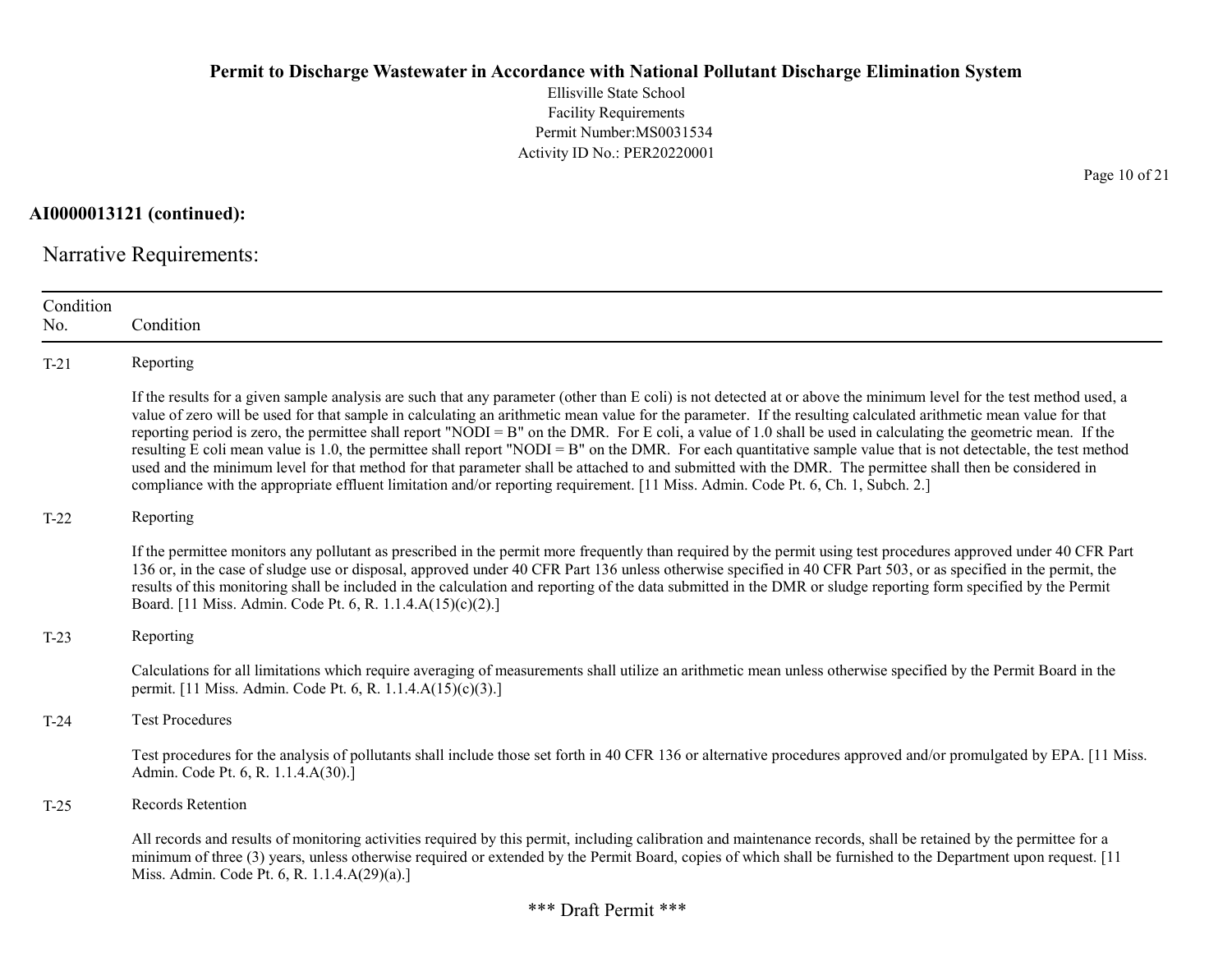Ellisville State School Facility Requirements Permit Number:MS0031534 Activity ID No.: PER20220001

AI0000013121 (continued):

Narrative Requirements:

| Condition<br>No. | Condition                                                                                                                                                                                                                                                                                                                                                                                                                                                                                                                                                                                                                                                                                                                                                                                                                                                                                                                |
|------------------|--------------------------------------------------------------------------------------------------------------------------------------------------------------------------------------------------------------------------------------------------------------------------------------------------------------------------------------------------------------------------------------------------------------------------------------------------------------------------------------------------------------------------------------------------------------------------------------------------------------------------------------------------------------------------------------------------------------------------------------------------------------------------------------------------------------------------------------------------------------------------------------------------------------------------|
| $T-26$           | <b>Falsifying Reports</b>                                                                                                                                                                                                                                                                                                                                                                                                                                                                                                                                                                                                                                                                                                                                                                                                                                                                                                |
|                  | Any permittee who falsifies, tampers with, or knowingly renders inaccurate any monitoring device or method required by the Permit Board to be maintained as a<br>condition in a permit, or who alters or falsifies the results obtained by such devices or methods and/or any written report required by or in response to a permit<br>condition, shall be deemed to have violated a permit condition and shall be subject to the penalties provided for a violation of a permit condition pursuant to Section<br>49-17-43 of the Code. [11 Miss. Admin. Code Pt. 6, R. 1.1.4.A(29)(d).]                                                                                                                                                                                                                                                                                                                                 |
| $T-27$           | Duty to Comply                                                                                                                                                                                                                                                                                                                                                                                                                                                                                                                                                                                                                                                                                                                                                                                                                                                                                                           |
|                  | The permittee must comply with all conditions of this permit. Any permit noncompliance constitutes a violation of the Clean Water Act and is grounds for<br>enforcement action; for permit termination, revocation and reissuance, or modification; or denial of a permit renewal application. [11 Miss. Admin. Code Pt. 6, R.<br>1.1.4.A(2).                                                                                                                                                                                                                                                                                                                                                                                                                                                                                                                                                                            |
| $T-28$           | Proper Operation, Maintenance and Replacement                                                                                                                                                                                                                                                                                                                                                                                                                                                                                                                                                                                                                                                                                                                                                                                                                                                                            |
|                  | The permittee shall at all times properly operate, maintain, and when necessary, promptly replace all facilities and systems of collection, treatment and control (and<br>related appurtenances) which are installed or used by the permittee to achieve compliance with the conditions of this permit. Proper operation and maintenance<br>includes adequate laboratory controls and appropriate quality assurance procedures. Proper replacement includes maintaining an adequate inventory of replacement<br>equipment and parts for prompt replacement when necessary to maintain continuous collection and treatment of wastewater. This provision requires the operation<br>of back-up or auxiliary facilities or similar systems that are installed by a permittee only when the operation is necessary to achieve compliance with the conditions<br>of the permit. [11 Miss. Admin. Code Pt. 6, R. 1.1.4.A(18).] |
| $T-29$           | Duty to Mitigate                                                                                                                                                                                                                                                                                                                                                                                                                                                                                                                                                                                                                                                                                                                                                                                                                                                                                                         |
|                  | The permittee shall take all reasonable steps to minimize or prevent any discharge or sludge use or disposal in violation of the permit that has a reasonable<br>likelihood of adversely affecting human health or the environment. [11 Miss. Admin. Code Pt. 6, R. 1.1.4.A(19).)]                                                                                                                                                                                                                                                                                                                                                                                                                                                                                                                                                                                                                                       |
| $T-30$           | <b>Bypassing</b>                                                                                                                                                                                                                                                                                                                                                                                                                                                                                                                                                                                                                                                                                                                                                                                                                                                                                                         |
|                  | The permittee shall comply with the terms and conditions regarding bypass found in 40 CFR 122.41(m). $[40 \text{ CFR } 122.41 \text{ (m)}]$                                                                                                                                                                                                                                                                                                                                                                                                                                                                                                                                                                                                                                                                                                                                                                              |

Page 11 of 21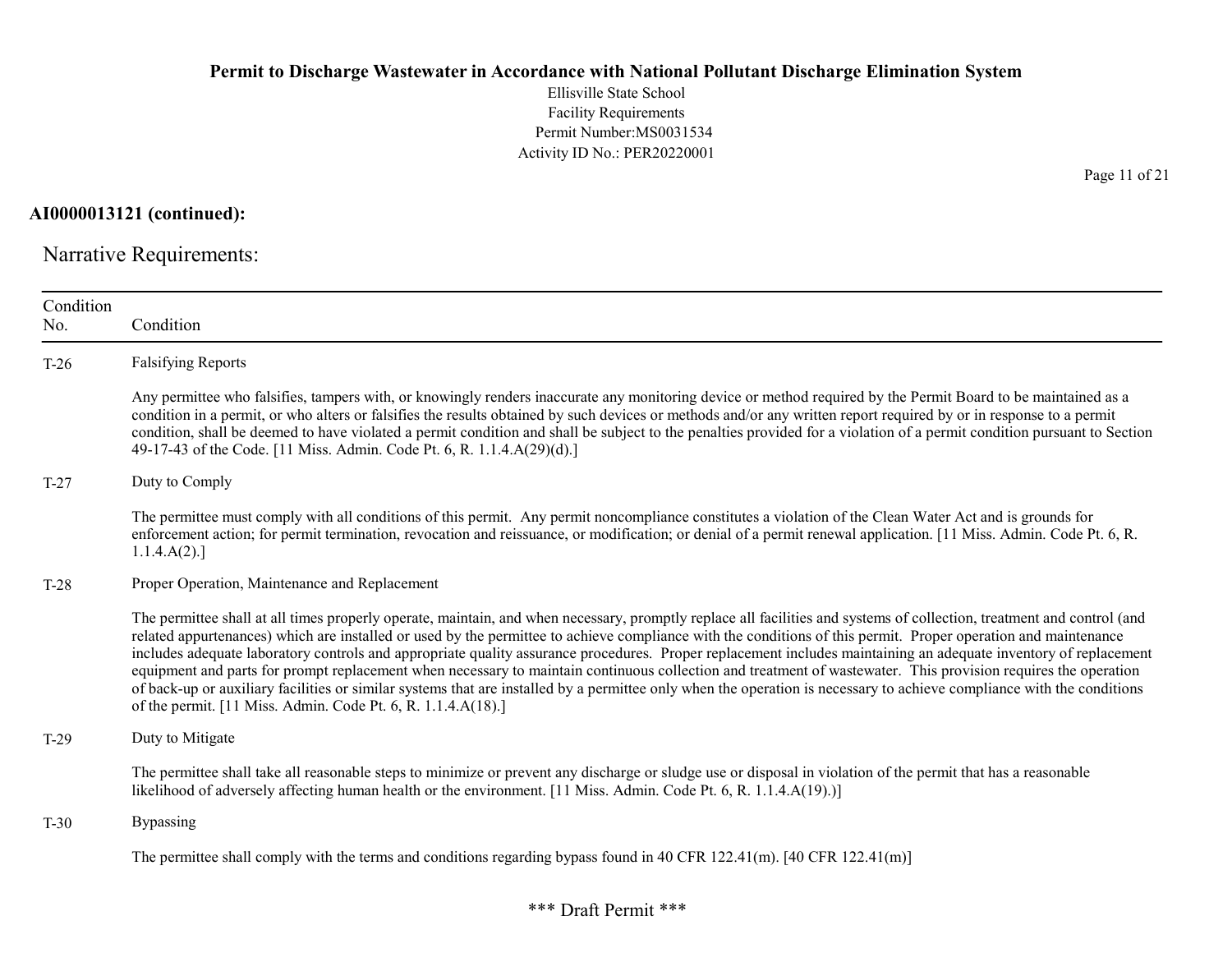Ellisville State School Facility Requirements Permit Number:MS0031534 Activity ID No.: PER20220001

AI0000013121 (continued):

Narrative Requirements:

| Condition<br>No. | Condition                                                                                                                                                                                                                                                                                                                                                                                                                                                                                                                                                                                                                                                                                                                                                                                                          |
|------------------|--------------------------------------------------------------------------------------------------------------------------------------------------------------------------------------------------------------------------------------------------------------------------------------------------------------------------------------------------------------------------------------------------------------------------------------------------------------------------------------------------------------------------------------------------------------------------------------------------------------------------------------------------------------------------------------------------------------------------------------------------------------------------------------------------------------------|
| $T-31$           | <b>Bypassing - Definitions</b>                                                                                                                                                                                                                                                                                                                                                                                                                                                                                                                                                                                                                                                                                                                                                                                     |
|                  | "Bypass" means the intentional diversion of waste streams from any portion of a treatment facility.                                                                                                                                                                                                                                                                                                                                                                                                                                                                                                                                                                                                                                                                                                                |
|                  | "Severe property damage" means substantial physical damage to property, damage to the treatment facilities which causes them to become inoperable, or substantial<br>and permanent loss of natural resources which can reasonably be expected to occur in the absence of a bypass. Severe property damage does not mean economic<br>loss caused by delays in production. [40 CFR $122.41(m)$ ]                                                                                                                                                                                                                                                                                                                                                                                                                     |
| $T-32$           | Bypassing - Bypass not exceeding limitations                                                                                                                                                                                                                                                                                                                                                                                                                                                                                                                                                                                                                                                                                                                                                                       |
|                  | The permittee may allow any bypass to occur which does not cause effluent limitations to be exceeded, but only if it also is for essential maintenance to assure<br>efficient operation. These bypasses are not subject to the notice and prohibition provisions of the bypass requirements in this permit. $[40 \text{ CFR } 122.41 \text{ (m)}]$                                                                                                                                                                                                                                                                                                                                                                                                                                                                 |
| $T-33$           | Bypassing-Prohibition of Bypass                                                                                                                                                                                                                                                                                                                                                                                                                                                                                                                                                                                                                                                                                                                                                                                    |
|                  | (1) Bypass is prohibited, and the Commission may take enforcement action against a permittee unless:<br>(i) Bypass was unavoidable to prevent loss of life, personal injury, or sever property damage.<br>(ii) There was no feasible alternatives to the bypass, such as the use of auxiliary treatment facilities, retention of untreated wastes, or maintenance during normal<br>periods of equipment downtime. This condition is not satisfied if adequate back-up equipment should have been installed in the exercise of reasonable engineering<br>judgement to prevent a bypass which occurred during normal periods of equipment downtime or preventative maintenance; and<br>(iii) The permittee submitted notices as required under the Twenty-Four Hour reporting requirements set forth in this permit. |
|                  | (2) The Commission may approve an anticipated bypass, after considering its adverse affects, if the Commission determines that it will meet the three conditions<br>listed above in paragraph $(1)$ of this permit condition. [40 CFR 122.41(m)]                                                                                                                                                                                                                                                                                                                                                                                                                                                                                                                                                                   |
| $T-34$           | Upsets                                                                                                                                                                                                                                                                                                                                                                                                                                                                                                                                                                                                                                                                                                                                                                                                             |
|                  | The permittee shall meet the conditions of 40 CFR 122.41(n) regarding "Upsets" and as in the upset requirements of this permit. [11 Miss. Admin. Code Pt. 6, R.<br>1.1.4.A(27).                                                                                                                                                                                                                                                                                                                                                                                                                                                                                                                                                                                                                                    |

Page 12 of 21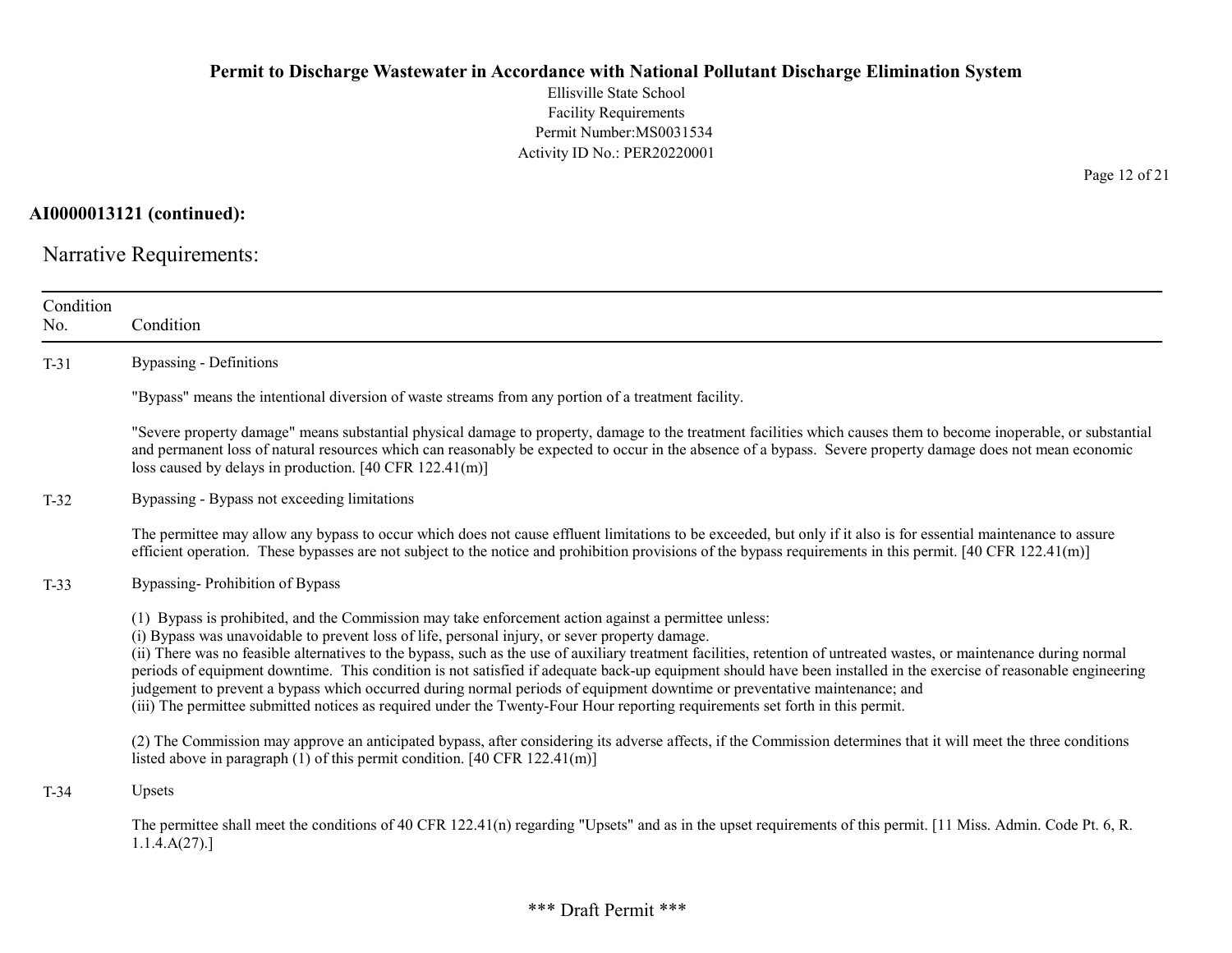Ellisville State School Facility Requirements Permit Number:MS0031534 Activity ID No.: PER20220001

AI0000013121 (continued):

Narrative Requirements:

| Condition<br>No. | Condition                                                                                                                                                                                                                                                                                                                                                                                                                                                                                                                |
|------------------|--------------------------------------------------------------------------------------------------------------------------------------------------------------------------------------------------------------------------------------------------------------------------------------------------------------------------------------------------------------------------------------------------------------------------------------------------------------------------------------------------------------------------|
| $T-35$           | <b>Upsets-Definition</b>                                                                                                                                                                                                                                                                                                                                                                                                                                                                                                 |
|                  | "Upset" means an exceptional incident in which there is unintentional and temporary noncompliance with technology based permit effluent limitations because of<br>factors beyond the reasonable control of the permittee. An upset does not include noncompliance to the extent caused by operational error, improperly designed<br>treatment facilities, inadequate treatment facilities, lack of preventive maintenance, or careless or improper operation. [11 Miss. Admin. Code Pt. 6, R. 1.1.4.A(27).]              |
| $T-36$           | Upsets - Effect of an Upset                                                                                                                                                                                                                                                                                                                                                                                                                                                                                              |
|                  | An upset constitutes an affirmative defense to an action brought for noncompliance with such technology based permit effluent limitations if the "conditions"<br>necessary for demonstration of upset" requirements of this permit are met. Any determination made during administrative review of claims that noncompliance was<br>caused by upset, and before an action for noncompliance, shall not constitute final administrative action subject to judicial review. [11 Miss. Admin. Code Pt. 6,<br>R.1.1.4.A(27). |
| $T-37$           | Upsets - Conditions necessary for demonstration of upset                                                                                                                                                                                                                                                                                                                                                                                                                                                                 |
|                  | A permittee who wishes to establish the affirmative defense of upset shall demonstrate, through properly signed contemporaneous operating logs, or other relevant<br>evidence that:                                                                                                                                                                                                                                                                                                                                      |
|                  | $(1)$ An upset occurred and that the permittee can identify the cause(s) of the upset;<br>(2) The permitted facility was at the time being properly operated;<br>(3) The permittee submitted notice of the upset as required in 40 CFR $122.41(L)(6)(ii)(B)(24$ -hour notice of noncompliance); and<br>(4) The permittee complied with any remedial measures required under 40 CFR 122.41(d) (Duty to Mitigate). [11 Miss. Admin. Code Pt. 6, R.1.1.4.A(27).]                                                            |
| $T-38$           | Upsets - Burden of proof                                                                                                                                                                                                                                                                                                                                                                                                                                                                                                 |
|                  | In any enforcement proceeding the permittee seeking to establish the occurrence of an upset has the burden of proof. [11 Miss. Admin. Code Pt. 6, R. 1.1.4.A(27).]                                                                                                                                                                                                                                                                                                                                                       |

Page 13 of 21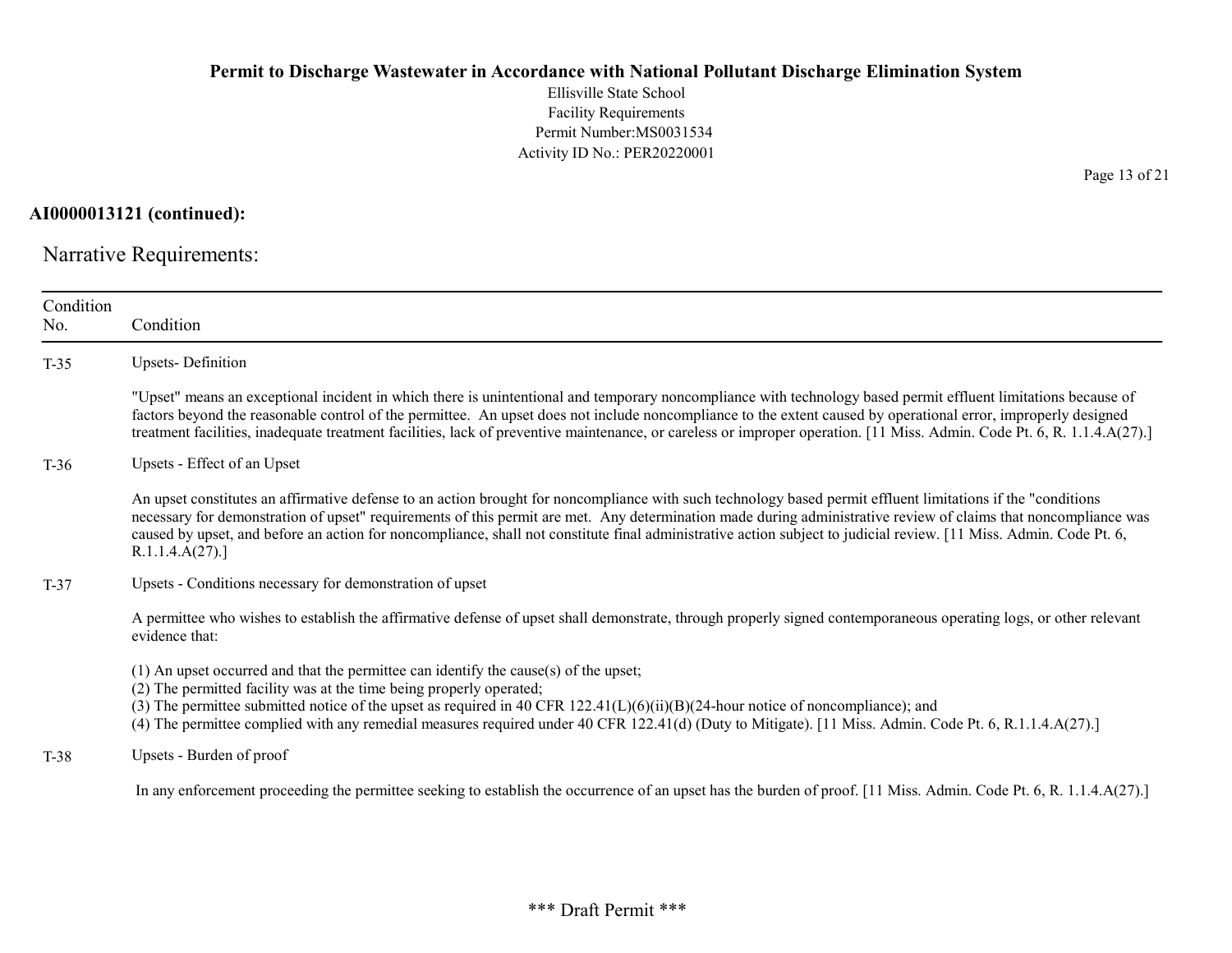Ellisville State School Facility Requirements Permit Number:MS0031534 Activity ID No.: PER20220001

AI0000013121 (continued):

Narrative Requirements:

| Condition<br>No. | Condition                                                                                                                                                                                                                                                                                                                                                                                                                                                                                                                                                                                                                                  |
|------------------|--------------------------------------------------------------------------------------------------------------------------------------------------------------------------------------------------------------------------------------------------------------------------------------------------------------------------------------------------------------------------------------------------------------------------------------------------------------------------------------------------------------------------------------------------------------------------------------------------------------------------------------------|
| $T-39$           | <b>Removed Substances</b>                                                                                                                                                                                                                                                                                                                                                                                                                                                                                                                                                                                                                  |
|                  | Solids, sludges, filter backwash, or other residuals removed in the course of treatment or control of wastewater shall be disposed of in a manner such as to prevent<br>such materials from entering State waters and in a manner consistent with the Mississippi Solid Waste Disposal Act, the Federal Resource Conservation and<br>Recovery Act, and the Mississippi Water Pollution Control Act. [11 Miss. Admin. Code Pt. 6, R. 1.1.4.A(21).]                                                                                                                                                                                          |
| $T-40$           | Power Failures                                                                                                                                                                                                                                                                                                                                                                                                                                                                                                                                                                                                                             |
|                  | If electric power is required, in order to maintain compliance with the conditions and prohibitions of the permit, the permittee shall either:                                                                                                                                                                                                                                                                                                                                                                                                                                                                                             |
|                  | (1) Provide an alternative power source to operate the wastewater control facilities; or, if such alternative power source is not in existence, and no date for its<br>implementation appears in the permit,<br>(2) Halt, reduce, or otherwise control production and/or all wastewater flows upon reduction, loss, or failure of the primary source of power to the wastewater<br>control facilities. [11 Miss. Admin. Code Pt. 6, R. 1.1.4.A(22).)]                                                                                                                                                                                      |
| $T-41$           | Inspection and Entry                                                                                                                                                                                                                                                                                                                                                                                                                                                                                                                                                                                                                       |
|                  | The permittee shall allow any authorized Commission representative to enter the permittee's premises at any reasonable time, to have access to and copy any<br>applicable records, to inspect process facilities, treatment works, monitoring methods or equipment or to take samples, as authorized by Section 49-17-21 of the<br>Code. In the event of investigation during an emergency response action, a reasonable time shall be any time of the day or night. Follow-up investigations<br>subsequent to the conclusion of the emergency event shall be conducted at reasonable times. [11 Miss. Admin. Code Pt. 6, R. 1.1.4.A(17).] |
| $T-42$           | Transfer of Ownership or Control                                                                                                                                                                                                                                                                                                                                                                                                                                                                                                                                                                                                           |
|                  | This permit is not transferable to any person without proper modification of this permit following procedures found in [11 Miss. Admin. Code Pt. 6, R. 1.1.5.C.]                                                                                                                                                                                                                                                                                                                                                                                                                                                                           |
| $T-43$           | <b>Signatory Requirements</b>                                                                                                                                                                                                                                                                                                                                                                                                                                                                                                                                                                                                              |
|                  | All applications, reports, or information submitted to the Permit Board shall be signed and certified. [11 Miss. Admin. Code Pt. 6, R. 1.1.2.C.]                                                                                                                                                                                                                                                                                                                                                                                                                                                                                           |

Page 14 of 21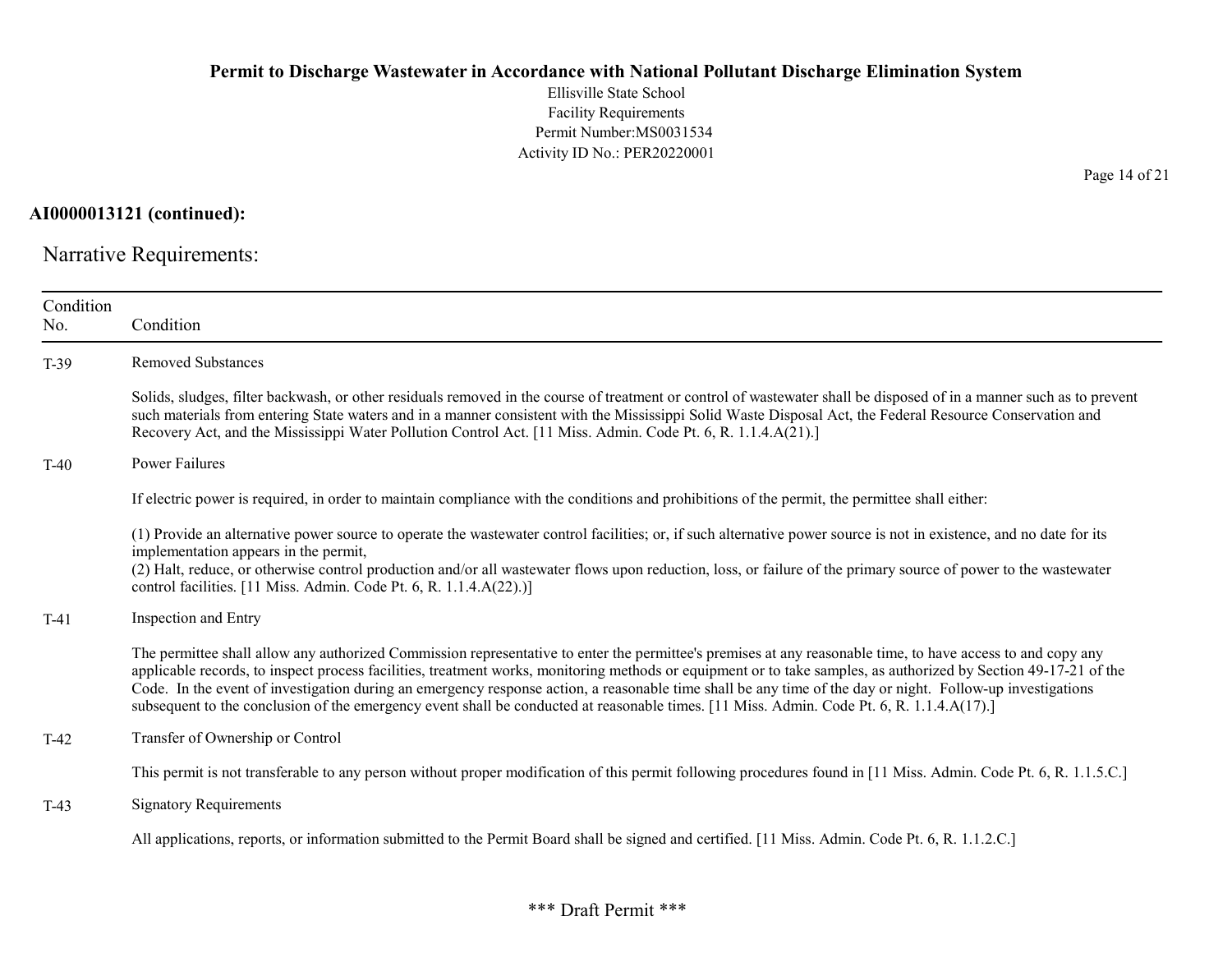Ellisville State School Facility Requirements Permit Number:MS0031534 Activity ID No.: PER20220001

AI0000013121 (continued):

Narrative Requirements:

| Condition<br>No. | Condition                                                                                                                                                                                                                                                                                                                                                                                                                                                                                                                                                                                                                                                                                                                                                                                                                                                                                                                                                                                                                                                                                                                                      |
|------------------|------------------------------------------------------------------------------------------------------------------------------------------------------------------------------------------------------------------------------------------------------------------------------------------------------------------------------------------------------------------------------------------------------------------------------------------------------------------------------------------------------------------------------------------------------------------------------------------------------------------------------------------------------------------------------------------------------------------------------------------------------------------------------------------------------------------------------------------------------------------------------------------------------------------------------------------------------------------------------------------------------------------------------------------------------------------------------------------------------------------------------------------------|
| $T-44$           | <b>Signatory Requirements - Application Signatures</b>                                                                                                                                                                                                                                                                                                                                                                                                                                                                                                                                                                                                                                                                                                                                                                                                                                                                                                                                                                                                                                                                                         |
|                  | All permit applications shall be signed as follows:                                                                                                                                                                                                                                                                                                                                                                                                                                                                                                                                                                                                                                                                                                                                                                                                                                                                                                                                                                                                                                                                                            |
|                  | (1) For a corporation: by a responsible corporate officer. For the purpose of this Section, a responsible corporate officer means: (i) a president, secretary, treasurer<br>or vice president of the corporation in charge of a principal business function, or any other person who performs similar policy - or decision-making function for the<br>corporation, or (ii) the manager of one or more manufacturing, production, or operating facilities provided, the manager is authorized to make management<br>decisions which govern the operation of the regulated facility including having the explicit or implicit duty of making major capital investment recommendations,<br>and initiating and directing other comprehensive measures to assure long term environmental compliance with environmental laws and regulations; the manager can<br>ensure that the necessary systems are established or actions taken to gather complete and accurate information for permit application requirements; and where<br>authority to sign documents has been assigned or delegated to the manager in accordance with corporate procedures. |
|                  | (2) For a partnership or sole proprietorship: by a general partner or the proprietor, respectively; or                                                                                                                                                                                                                                                                                                                                                                                                                                                                                                                                                                                                                                                                                                                                                                                                                                                                                                                                                                                                                                         |
|                  | (3) For a municipality, State, Federal, or other public agency: by either a principal executive officer or ranking elected official. [11 Miss. Admin. Code Pt. 6, R.<br>1.1.2.C.]                                                                                                                                                                                                                                                                                                                                                                                                                                                                                                                                                                                                                                                                                                                                                                                                                                                                                                                                                              |
| $T-45$           | Signatory Requirements - Reports and Other Information                                                                                                                                                                                                                                                                                                                                                                                                                                                                                                                                                                                                                                                                                                                                                                                                                                                                                                                                                                                                                                                                                         |
|                  | All reports required by the permit and other information requested by the Permit Board shall be signed by a person described by the application signature<br>requirements in this permit or by a duly authorized representative of that person. A person is a duly authorized representative only if:                                                                                                                                                                                                                                                                                                                                                                                                                                                                                                                                                                                                                                                                                                                                                                                                                                          |
|                  | (1) The authorization is made in writing by a person described by the application signature requirements;<br>(2) The authorization specifies either an individual or a position having responsibility for the overall operation of the regulated facility or activity, such as the<br>position of plant manager, operator of a well or a well field, superintendent, position having overall responsibility for environmental matters for the company. (A<br>duly authorized representative may thus be either a named individual or any individual occupying a named position.); and<br>(3) The written authorization is submitted to the Permit Board. [11 Miss. Admin. Code Pt. 6, R. 1.1.2.C.]                                                                                                                                                                                                                                                                                                                                                                                                                                             |

Page 15 of 21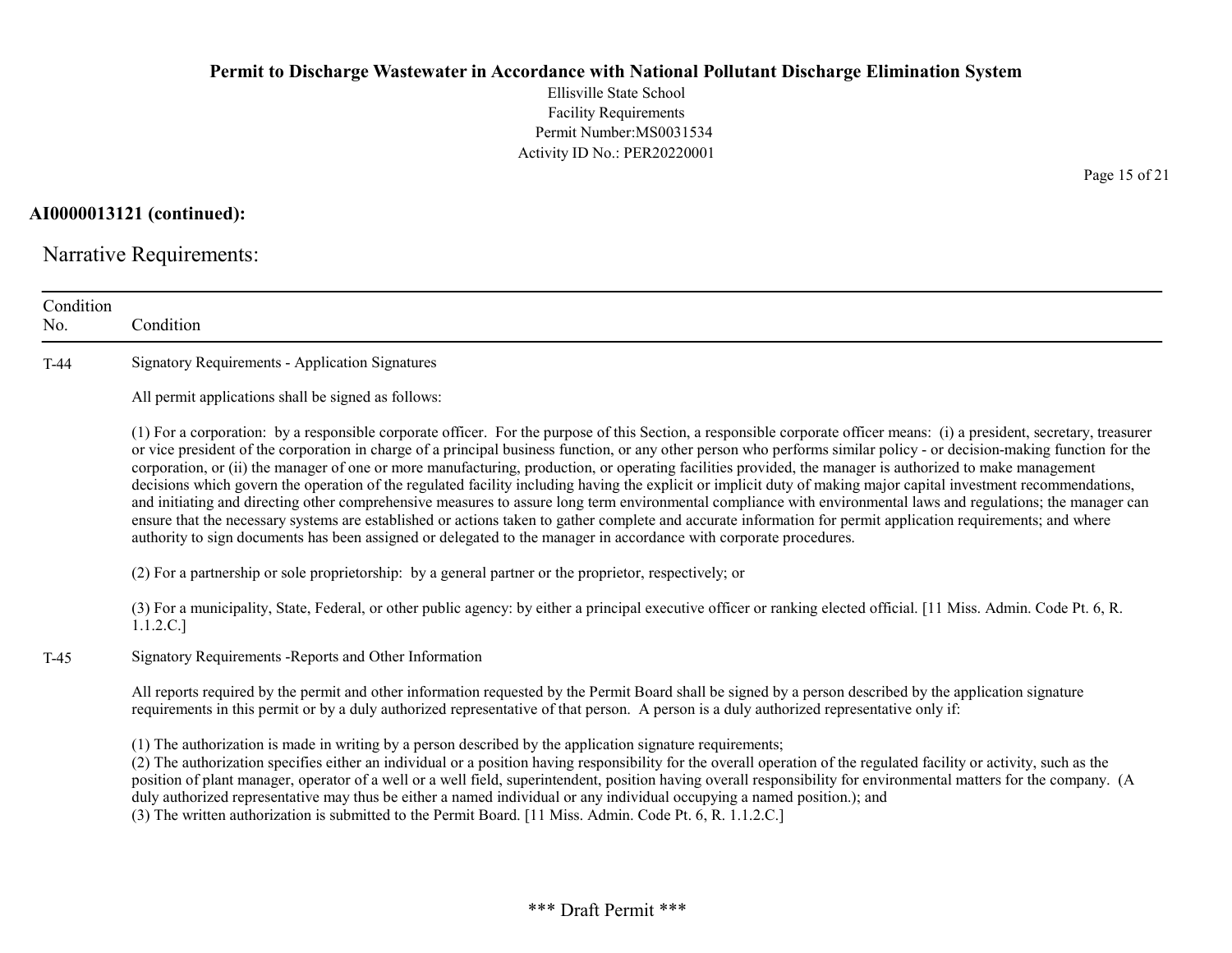Ellisville State School Facility Requirements Permit Number:MS0031534 Activity ID No.: PER20220001

# AI0000013121 (continued):

Narrative Requirements:

| Condition<br>No. | Condition                                                                                                                                                                                                                                                                                                                                                                                                                                                                                                                                                                                                                                                                                                                |
|------------------|--------------------------------------------------------------------------------------------------------------------------------------------------------------------------------------------------------------------------------------------------------------------------------------------------------------------------------------------------------------------------------------------------------------------------------------------------------------------------------------------------------------------------------------------------------------------------------------------------------------------------------------------------------------------------------------------------------------------------|
| $T-46$           | Signatory Requirements - Changes to Authorization                                                                                                                                                                                                                                                                                                                                                                                                                                                                                                                                                                                                                                                                        |
|                  | If an authorization under the signatory requirements of this permit is no longer accurate because a different individual or position has responsibility for the overall<br>operation of the facility, a new authorization satisfying the signatory requirements of this permit must be submitted to the Permit Board prior to or together with any<br>reports, information, or applications. [11 Miss. Admin. Code Pt. 6, R. 1.1.2.C.]                                                                                                                                                                                                                                                                                   |
| $T-47$           | Signatory Requirements - Certification                                                                                                                                                                                                                                                                                                                                                                                                                                                                                                                                                                                                                                                                                   |
|                  | Any person signing a document under the signatory requirements stated in this permit shall make the following certification:                                                                                                                                                                                                                                                                                                                                                                                                                                                                                                                                                                                             |
|                  | "I certify under penalty of law that this document and all attachments were prepared under the direction or supervision in accordance with a system designed to<br>assure that qualified personnel properly gather and evaluate the information submitted. Based on my inquiry of the person or persons who manage the system, or<br>those persons directly responsible for gathering the information, the information submitted is, to the best of my knowledge and belief, true, accurate, and complete.<br>I am aware that there are significant penalties for submitting false information, including the possibility of fine and imprisonment for knowing violations." [11 Miss.<br>Admin. Code Pt. 6, R. 1.1.2.C.] |
| $T-48$           | Availability of Records<br>Except for information deemed to be confidential under the Mississippi Code Ann. 49-17-39 and 40 CFR 123.41, file information relating to this permit shall be<br>made available for public inspection and copying during normal business hours at the office of the Department of Environmental Quality in Jackson, Mississippi.<br>Written request must be provided in accordance with policies developed by the Commission and must state, specifically, records proposed for review, date proposed<br>for review and copying requirements. [11 Miss. Admin. Code Pt. 6, R. 1.1.3.E.]                                                                                                      |
| $T-49$           | Duty to Provide Information                                                                                                                                                                                                                                                                                                                                                                                                                                                                                                                                                                                                                                                                                              |
|                  | The permittee shall furnish to the Permit Board within a reasonable time any relevant information which the Permit Board may request to determine whether cause<br>exists for modifying, revoking and reissuing, or terminating the permit, or to determine compliance with the permit. The permittee shall also furnish to the Permit<br>Board upon request, copies of records required to be kept by the permit. [11 Miss. Admin. Code Pt. 6, R. 1.1.4.A(16).]                                                                                                                                                                                                                                                         |

Page 16 of 21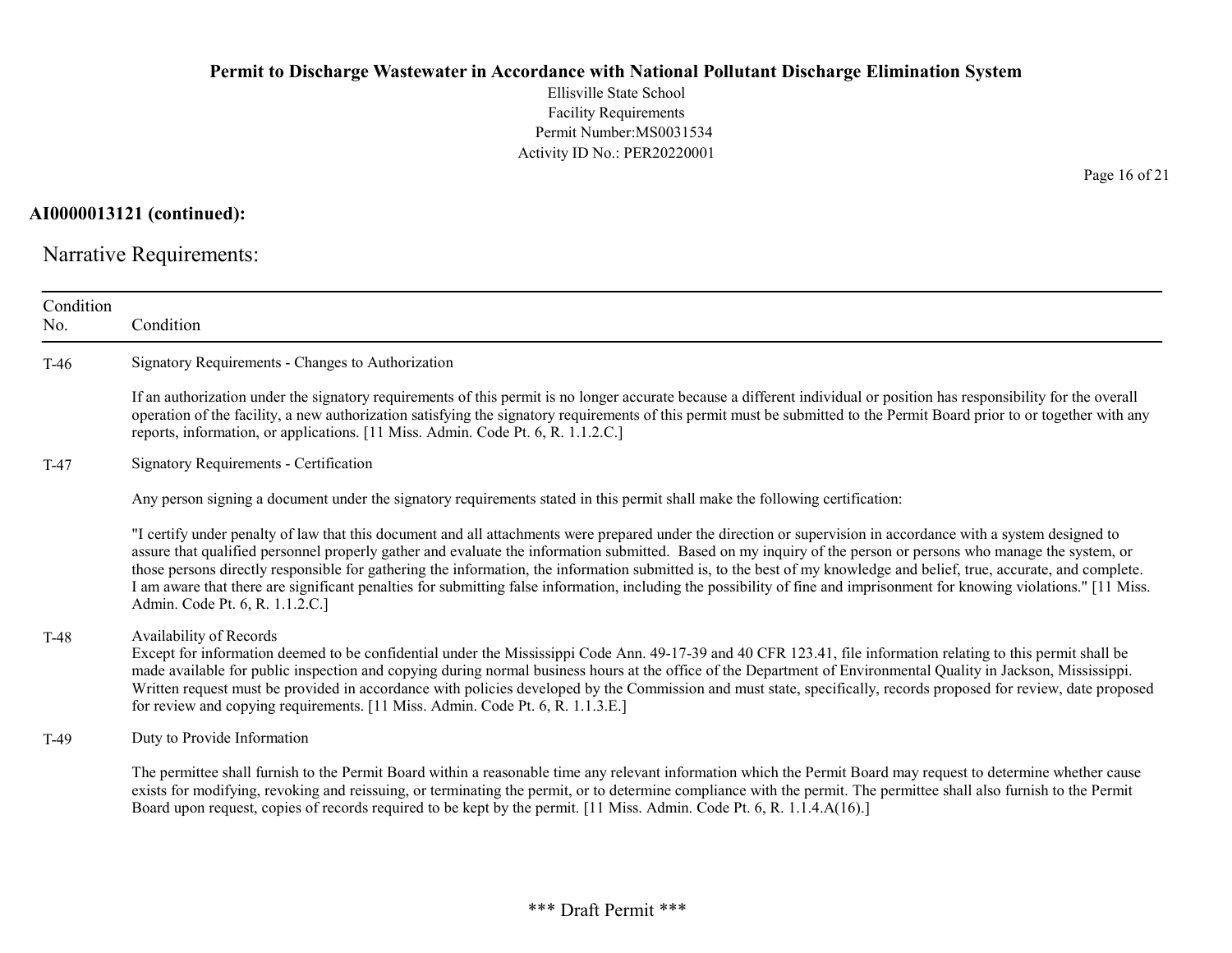Ellisville State School Facility Requirements Permit Number:MS0031534 Activity ID No.: PER20220001

AI0000013121 (continued):

Narrative Requirements:

| Condition<br>No. | Condition                                                                                                                                                                                                                                                                                                                                                                                                                                                                                                                                                                                                                                                                            |
|------------------|--------------------------------------------------------------------------------------------------------------------------------------------------------------------------------------------------------------------------------------------------------------------------------------------------------------------------------------------------------------------------------------------------------------------------------------------------------------------------------------------------------------------------------------------------------------------------------------------------------------------------------------------------------------------------------------|
| $T-50$           | <b>Toxic Pollutants</b>                                                                                                                                                                                                                                                                                                                                                                                                                                                                                                                                                                                                                                                              |
|                  | The permittee shall comply with any toxic effluent standard or prohibition (including any schedule of compliance specified in such effluent standard or prohibition)<br>established under Section 307(a) of the Federal Water Pollution Control Act. [11 Miss. Admin. Code Pt. 6, R. 1.1.4.A(26).]                                                                                                                                                                                                                                                                                                                                                                                   |
| $T-51$           | Toxic Pollutants Notification Requirements                                                                                                                                                                                                                                                                                                                                                                                                                                                                                                                                                                                                                                           |
|                  | The permittee shall comply with the applicable provisions of 40 CFR 122.42. [11 Miss. Admin. Code Pt. 6, R. 1.1.4.A(26).]                                                                                                                                                                                                                                                                                                                                                                                                                                                                                                                                                            |
| $T-52$           | Civil and Criminal Liability                                                                                                                                                                                                                                                                                                                                                                                                                                                                                                                                                                                                                                                         |
|                  | (1) Any person who violates a term, condition or schedule of compliance contained within this permit or the Mississippi Water Pollution Control Law is subject to<br>the actions defined by law.<br>(2) Except as provided in permit conditions on "Bypassing" and "Upsets", nothing in this permit shall be construed to relieve the permittee from civil or criminal<br>penalties for noncompliance.<br>(3) It shall not be the defense of the permittee in an enforcement action that it would have been necessary to halt or reduce the permitted activity in order to maintain<br>compliance with the conditions of this permit. [11 Miss. Admin. Code Pt. 6, R. 1.1.4.A(24).)] |
| $T-53$           | Oil and Hazardous Substance Liability                                                                                                                                                                                                                                                                                                                                                                                                                                                                                                                                                                                                                                                |
|                  | Nothing in this permit shall be construed to preclude the institution of any legal action or relieve the permittee from any responsibilities, liabilities, or penalties to<br>which the permittee is or may be subject to under Section 311 of the Federal Water Pollution Control Act and applicable provisions under Mississippi Law<br>pertaining to transportation, storage, treatment, or spillage of oil or hazardous substances. [11 Miss. Admin. Code Pt. 6, R. 1.1.4.A(23).]                                                                                                                                                                                                |
| $T-54$           | <b>Property Rights</b>                                                                                                                                                                                                                                                                                                                                                                                                                                                                                                                                                                                                                                                               |
|                  | The issuance of this permit does not convey any property rights in either real or personal property, or any exclusive privileges, nor does it authorize any injury to<br>private property or any invasion of personal rights, nor any infringement of Federal, State, or local laws or regulations. [11 Miss. Admin. Code Pt. 6, R. 1.1.5.<br>E.                                                                                                                                                                                                                                                                                                                                     |

Page 17 of 21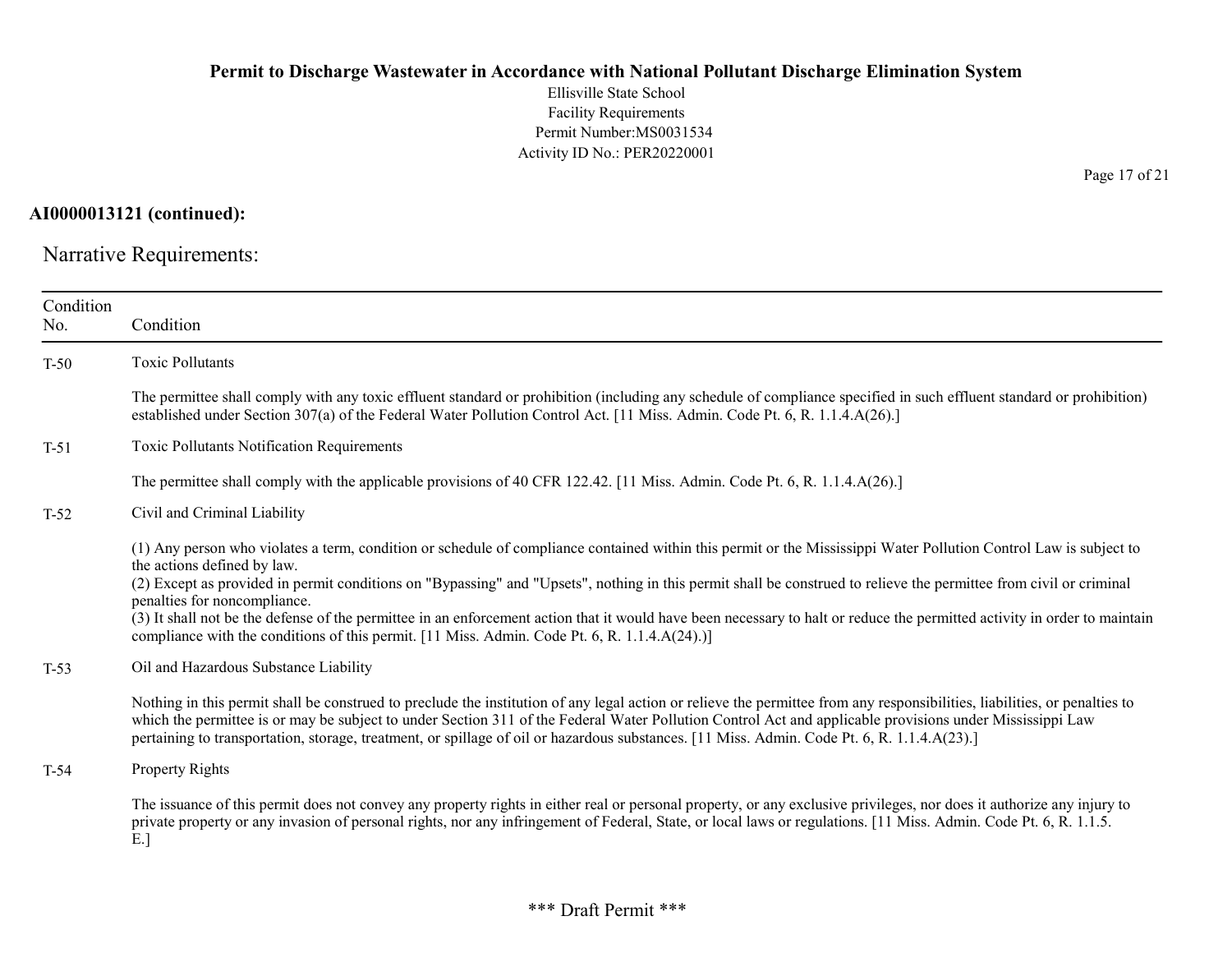Ellisville State School Facility Requirements Permit Number:MS0031534 Activity ID No.: PER20220001

AI0000013121 (continued):

Narrative Requirements:

| Condition<br>No. | Condition                                                                                                                                                                                                                                                                                                                                                                                                                                                                                                                                                                                                                                                                                                                                                                                                                                                                                                                                                             |
|------------------|-----------------------------------------------------------------------------------------------------------------------------------------------------------------------------------------------------------------------------------------------------------------------------------------------------------------------------------------------------------------------------------------------------------------------------------------------------------------------------------------------------------------------------------------------------------------------------------------------------------------------------------------------------------------------------------------------------------------------------------------------------------------------------------------------------------------------------------------------------------------------------------------------------------------------------------------------------------------------|
| $T-55$           | Severability                                                                                                                                                                                                                                                                                                                                                                                                                                                                                                                                                                                                                                                                                                                                                                                                                                                                                                                                                          |
|                  | The provisions of this permit are severable. If any provision of this permit, or the application of any provision of this permit to any circumstances, is challenged or<br>held invalid, the validity of the remaining permit provisions and/or portions thereof or their application to other persons or sets of circumstances, shall not be<br>affected thereby. [11 Miss. Admin. Code Pt. 6, R. 1.1.4.A(25).]                                                                                                                                                                                                                                                                                                                                                                                                                                                                                                                                                      |
| $T-56$           | Protection of Confidential Information                                                                                                                                                                                                                                                                                                                                                                                                                                                                                                                                                                                                                                                                                                                                                                                                                                                                                                                                |
|                  | (1) Pursuant to Miss. Code Ann. '49-17-39 and 40 CFR 123.41, the Permit Board shall make available to the public all information contained on any form and all<br>public comments on such information. Effluent data and information concerning air or water quality shall also be made available to the public. Information that is<br>determined by the Commission to be trade secrets shall not be disclosed to the public without prior consent of the source of such information. When a claim of<br>confidentiality is made by a person in accordance with the provisions of Miss. Code Ann. '49-17-39, a recommendation on the questions of confidentiality shall be<br>made by the Commission and forwarded to the Regional Administrator (or his/her designee) of EPA for his concurrence in such determination of confidentiality. [11]<br>Miss. Admin. Code Pt. 6, R. 1.1.3.F.]                                                                            |
| $T-57$           | Protection of Confidential Information-continued                                                                                                                                                                                                                                                                                                                                                                                                                                                                                                                                                                                                                                                                                                                                                                                                                                                                                                                      |
|                  | (2) A copy of a State, UIC, or NPDES permit application, public notice, fact sheet, draft permit and other forms relating thereto, including written public comment<br>and other reports, files and information relating to the application not classified as confidential information by the Commission pursuant to part (1) of this<br>requirement, shall be available for public inspection and copying during normal business hours at the office of the Department in Jackson, Mississippi. [11 Miss.<br>Admin. Code Pt. 6, R. 1.1.3.F.]                                                                                                                                                                                                                                                                                                                                                                                                                         |
| $T-58$           | Protection of Confidential Information-continued                                                                                                                                                                                                                                                                                                                                                                                                                                                                                                                                                                                                                                                                                                                                                                                                                                                                                                                      |
|                  | (3) Upon determination by the Commission that information submitted by a permit applicant is entitled to protection against disclosure as trade secrets, the<br>information shall be so labeled and otherwise handled as confidential. Copies of the information and a notice of the Commission's action shall be forwarded to the<br>Regional Administrator (or his/her designee). In making its determination of entitlement to protection as a trade secret, the Commission shall follow the procedure<br>set forth in Miss. Code Ann. ' 49-17-39. In the event the Commission denies the claim of confidentiality, the applicant shall have, upon notification thereof, the right<br>to appeal the Commission's determination in the same manner provided for other orders of the Commission. No disclosure, except to EPA, shall be allowed until<br>any appeal from the determination of the Commission is completed. [11 Miss. Admin. Code Pt. 6, R. 1.1.3.F.] |

Page 18 of 21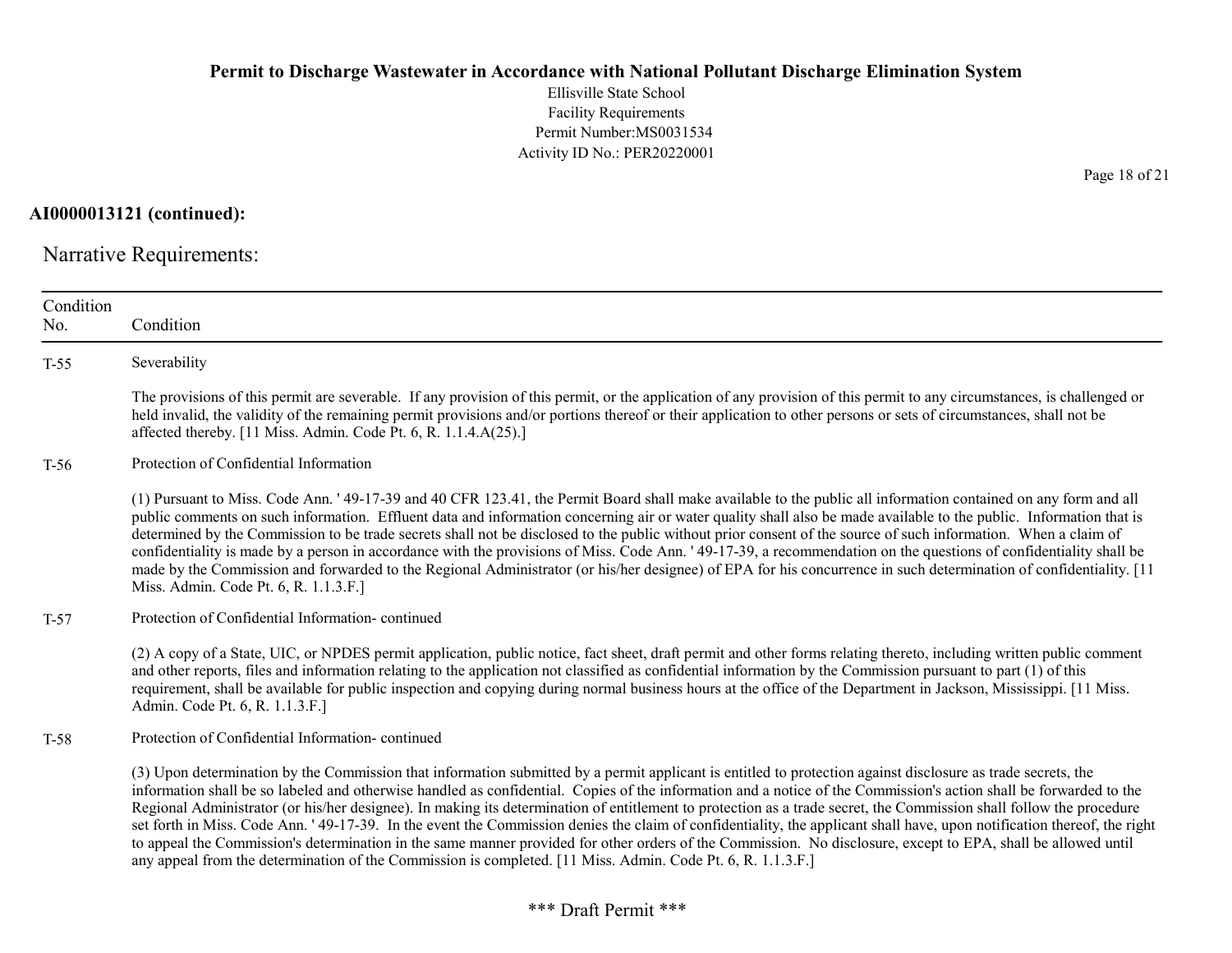Ellisville State School Facility Requirements Permit Number:MS0031534 Activity ID No.: PER20220001

AI0000013121 (continued):

Narrative Requirements:

| Condition<br>No. | Condition                                                                                                                                                                                                                                                                                                                                                                                                                                                                                                                                                                                                                                                                                                                                                                                                                                                                                                                                          |  |  |
|------------------|----------------------------------------------------------------------------------------------------------------------------------------------------------------------------------------------------------------------------------------------------------------------------------------------------------------------------------------------------------------------------------------------------------------------------------------------------------------------------------------------------------------------------------------------------------------------------------------------------------------------------------------------------------------------------------------------------------------------------------------------------------------------------------------------------------------------------------------------------------------------------------------------------------------------------------------------------|--|--|
| $T-59$           | Spill Prevention and Best Management Plans                                                                                                                                                                                                                                                                                                                                                                                                                                                                                                                                                                                                                                                                                                                                                                                                                                                                                                         |  |  |
|                  | Any permittee which has above ground bulk storage capacity, of more than 1320 gallons or any single container with a capacity greater than 660 gallons, of<br>materials and/or liquids (including but not limited to, all raw, finished and/or waste material) with chronic or acute potential for pollution impact on waters of the<br>State and not subject to Mississippi Hazardous Waste Management Regulations or 40 CFR 112 (Oil Pollution Prevention) regulations shall provide secondary<br>containment as found in 40 CFR 112 or equivalent protective measures such as trenches or waterways which would conduct any tank releases to a permitted<br>treatment system or sufficient equalization or treatment capacity needed to prevent chronic/acute pollution impact. [11 Miss. Admin. Code Pt. 6, R. 1.1.4.A(12)(a).]                                                                                                                |  |  |
| $T-60$           | Reopener Clause                                                                                                                                                                                                                                                                                                                                                                                                                                                                                                                                                                                                                                                                                                                                                                                                                                                                                                                                    |  |  |
|                  | This permit shall be modified, or alternately, revoked and reissued, to comply with any applicable effluent standard, limitation or storm water regulation issued or<br>approved under Section $301(b)(2)(C)$ , and (D), $304(b)(2)$ , $307(a)(2)$ and $402(p)$ of the Federal Water Pollution Control Act if the effluent standard, limitation or<br>regulation so issued or approved:                                                                                                                                                                                                                                                                                                                                                                                                                                                                                                                                                            |  |  |
|                  | 1. Contains different conditions or is otherwise more stringent than any effluent limitation in the permit; or<br>2. Controls any pollutant not limited in the permit.<br>3. This permit shall be modified to reflect any additional or otherwise more stringent limitations and additional monitoring as determined to be necessary by the<br>results of a Completed TMDL. [11 Miss. Admin. Code Pt. 6, R. 1.1.4.F(1).]                                                                                                                                                                                                                                                                                                                                                                                                                                                                                                                           |  |  |
| $T-61$           | <b>Closure Requirements</b>                                                                                                                                                                                                                                                                                                                                                                                                                                                                                                                                                                                                                                                                                                                                                                                                                                                                                                                        |  |  |
|                  | Should the permittee decide to permanently close and abandon the premises upon which it operates, it shall provide a Closure Plan to the Permit Board no later than<br>90 days prior to doing so. This Closure Plan shall address how and when all manufactured products, by-products, raw materials, stored chemicals, and solid and<br>liquid waste and residues will be removed from the premises or permanently disposed of on site such that no potential environmental hazard to the waters of the<br>State will be presented. Closure plan(s) submitted to and approved by Mississippi Department of Environmental Quality for compliance with other environmental<br>regulations will satisfy the closure requirements for those items specifically addressed in the closure plan(s) as long as the closure does not present a potential for<br>environmental hazard to waters of the State. [11 Miss. Admin. Code Pt. 6, R. 1.1.4.A(11).] |  |  |

Page 19 of 21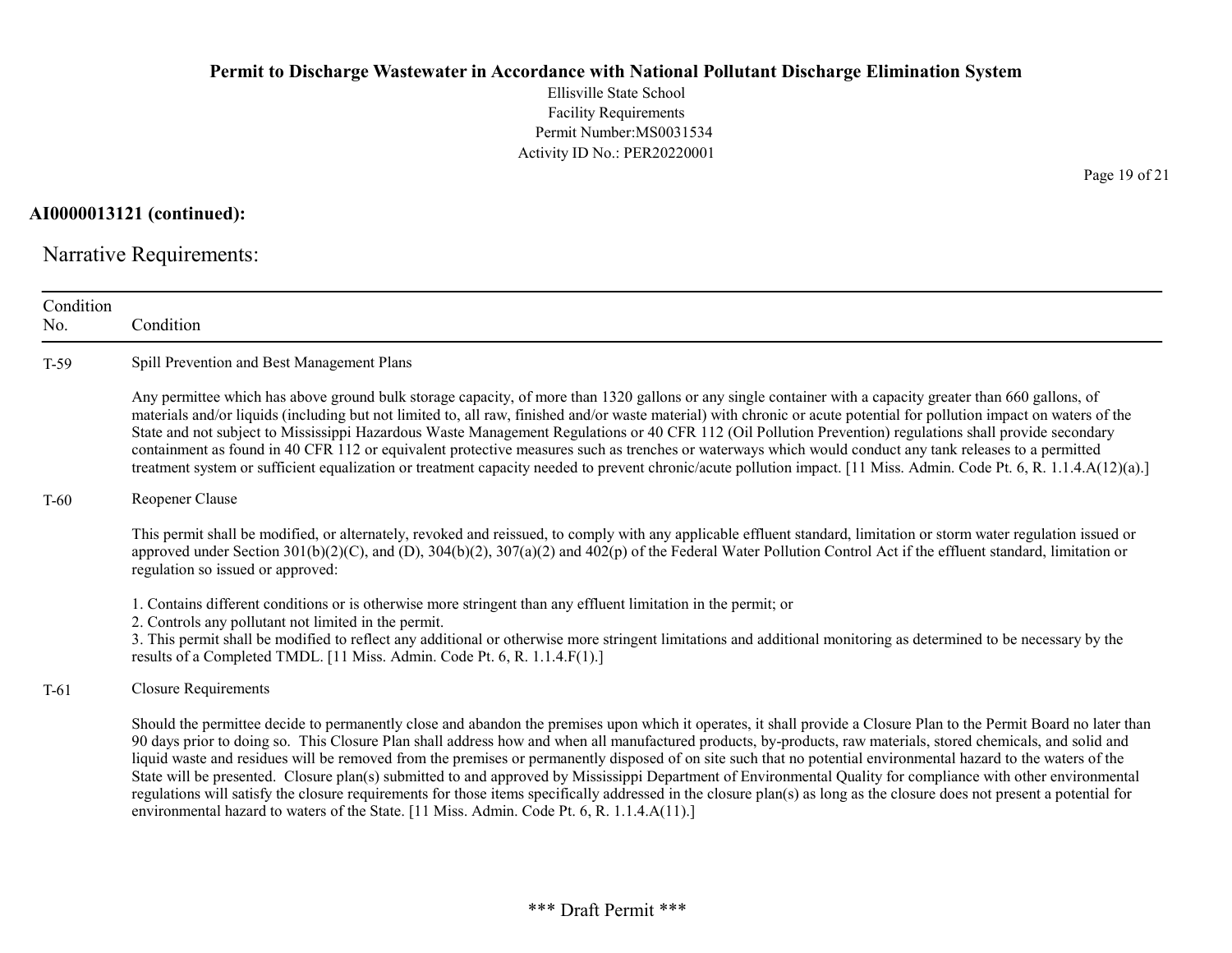Ellisville State School Facility Requirements Permit Number:MS0031534 Activity ID No.: PER20220001

AI0000013121 (continued):

Narrative Requirements:

| Condition<br>No. | Condition                                                                                                                                                                                                                                                                                                                                          |
|------------------|----------------------------------------------------------------------------------------------------------------------------------------------------------------------------------------------------------------------------------------------------------------------------------------------------------------------------------------------------|
| $T-62$           | Permit Actions                                                                                                                                                                                                                                                                                                                                     |
|                  | The permit may be modified, revoked and reissued, or terminated for cause. The filing of a request by the permittee for a permit modification, revocation and<br>reissuance, or termination, or a modification of planned changes or anticipated noncompliance, does not stay any permit condition. [11 Miss. Admin. Code Pt. 6, R.<br>1.1.5.C(5). |

Page 20 of 21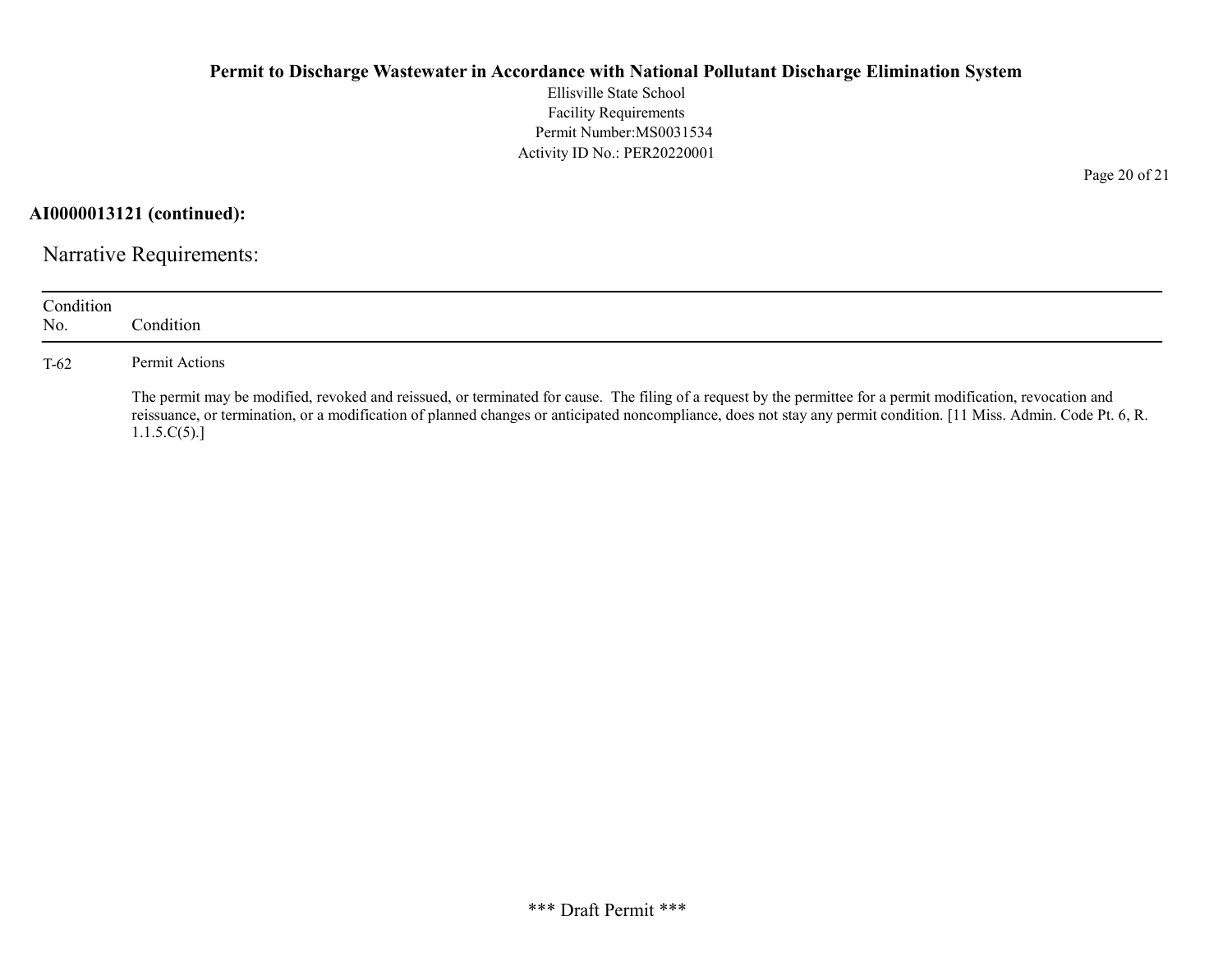Ellisville State School Facility Requirements Permit Number:MS0031534 Activity ID No.: PER20220001

Page 21 of 21

#### RPNT0000000001 (MS0031534 - 001) Outfall 001 (Treated Domestic Wastewater Discharge):

Submittal/Action Requirements:

| Condition<br>No. | Condition                                                                                                                                                                                           |
|------------------|-----------------------------------------------------------------------------------------------------------------------------------------------------------------------------------------------------|
| $S-1$            | The Permittee shall submit analytical results on an annual Discharge Monitoring Report (DMR) : Due annually by the 28th of January. [11 Miss. Admin. Code Pt. 6,<br>Ch. 1, Subch. 1. IV.A $(15)c$ ] |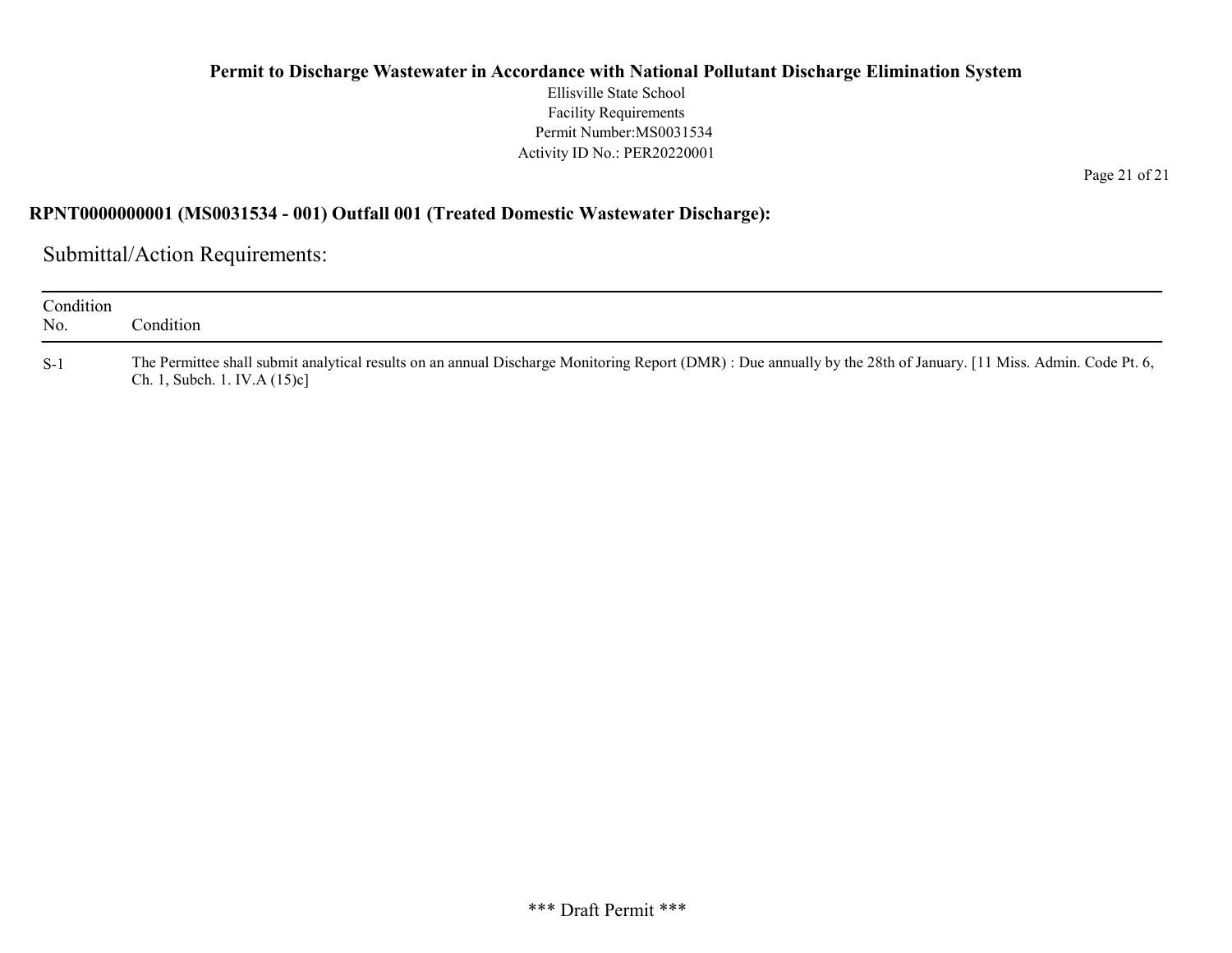# GENERAL INFORMATION

1101 Highway 11 South Ellisville, MS Jones County Ellisville State School

# Alternate/Historic Identifiers

| ID        | <b>Alternate/Historic Name</b>                | <b>User Group</b>          | <b>Start Date</b> | <b>End Date</b> |
|-----------|-----------------------------------------------|----------------------------|-------------------|-----------------|
| 13121     | Ellisville State School POTW                  | Official Site Name         | 4/9/1996          |                 |
| MS0031534 | Ellisville State School POTW                  | Water - NPDES              | 4/9/1996          | 4/8/2001        |
| MS0031534 | Ellisville State School POTW                  | Water - NPDES              | 2/12/2002         | 1/26/2007       |
| MS0031534 | Ellisville State School POTW                  | Water - NPDES              | 1/26/2007         | 12/31/2011      |
| 13121     | Ellisville State School Building 45           | Air-Notification           | 9/12/2008         |                 |
| 13121 001 | Ellisville State School Maint Shop (AST area) | <b>GARD</b>                | 8/27/2001         |                 |
| 13121     | Building 71, 58, AND 27                       | Air-Notification           | 12/10/2009        |                 |
| MS0031534 | Ellisville State School POTW                  | Water - NPDES              | 7/24/2012         | 6/30/2017       |
| 13121     | House 77, 78,79, sheds 121, 122               | Air-Notification           | 9/10/2012         |                 |
| 13121     | Buildings 77, 78, 79 121 and 122              | Air-Notification           | 10/15/2012        |                 |
| 13121     | Buildings 35, 37, 55, 62, and 68              | Air-Notification           | 2/26/2015         |                 |
| 13121     | Buildings 125 and 124                         | Air-Notification           | 4/24/2015         |                 |
|           | Branch                                        | Branches Group - Municipal | 7/18/2017         |                 |
| MS0031534 | Ellisville State School                       | Water - NPDES              | 8/2/2017          | 7/31/2022       |
| 13121     | Building #54                                  | Air-Notification           | 6/28/2021         |                 |

Basin: Pascagoula River Basin

Location Description:PG - Plant Entrance (General) collected by dheadrick on 01/20/0011